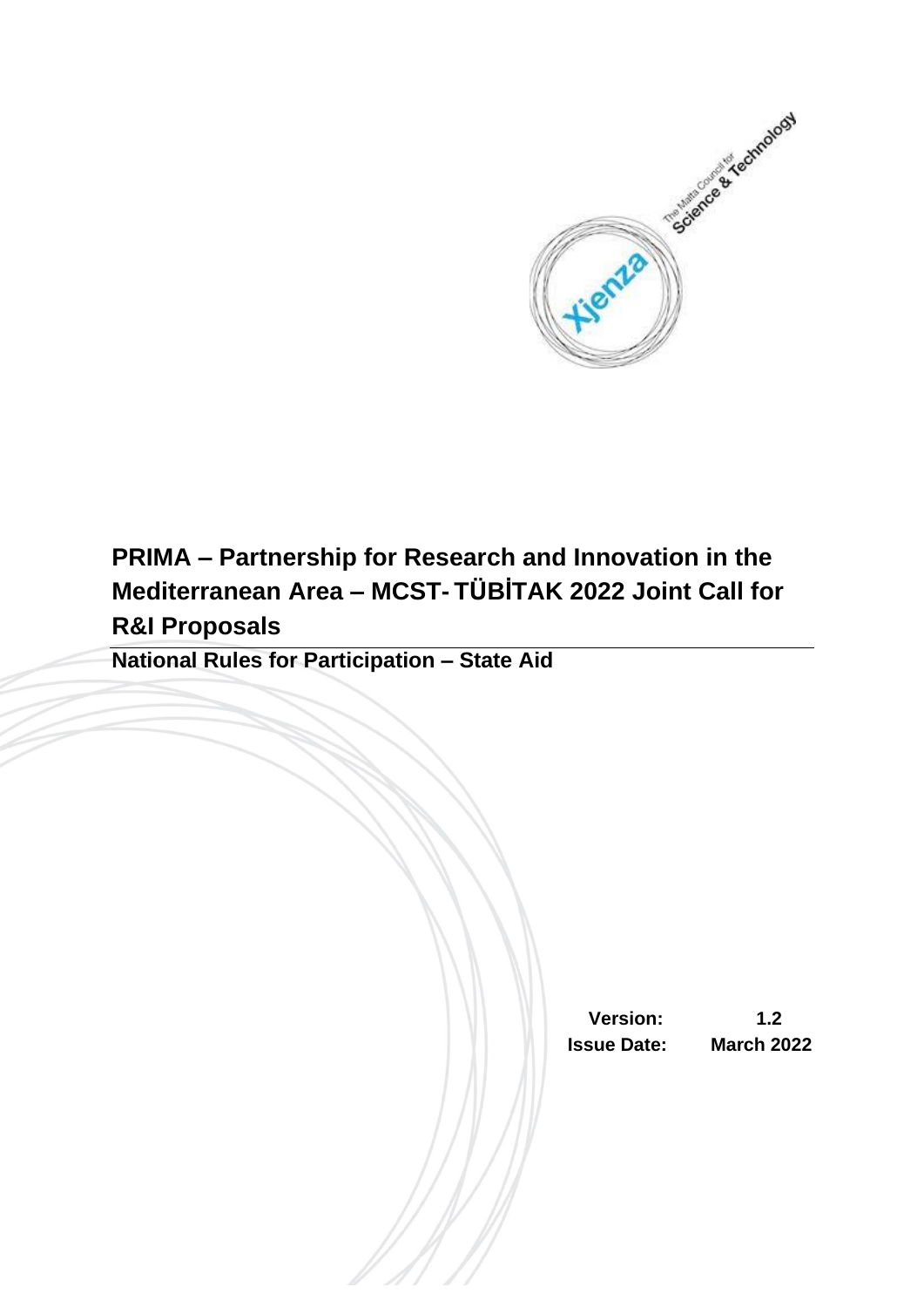# **Table of Contents**

| $\mathbf{1}$ . |  |
|----------------|--|
| 1.1            |  |
| 1.2            |  |
| 1.3            |  |
| 2.             |  |
| 2.1            |  |
| 3.             |  |
| 3.1            |  |
| 3.2            |  |
| 3.3            |  |
| 3.4            |  |
| 3.5            |  |
| 3.6            |  |
| 4.             |  |
| 4.1            |  |
| 4.2            |  |
|                |  |
| 5.             |  |
| 6.             |  |
| 6.1            |  |
| 6.2            |  |
| 6.3            |  |
| 6.4            |  |
| 7.             |  |
| 7.1            |  |
| 7.2            |  |
| 7.3            |  |
| 7.4            |  |
| 7.5            |  |
| 7.6            |  |
| 7.7            |  |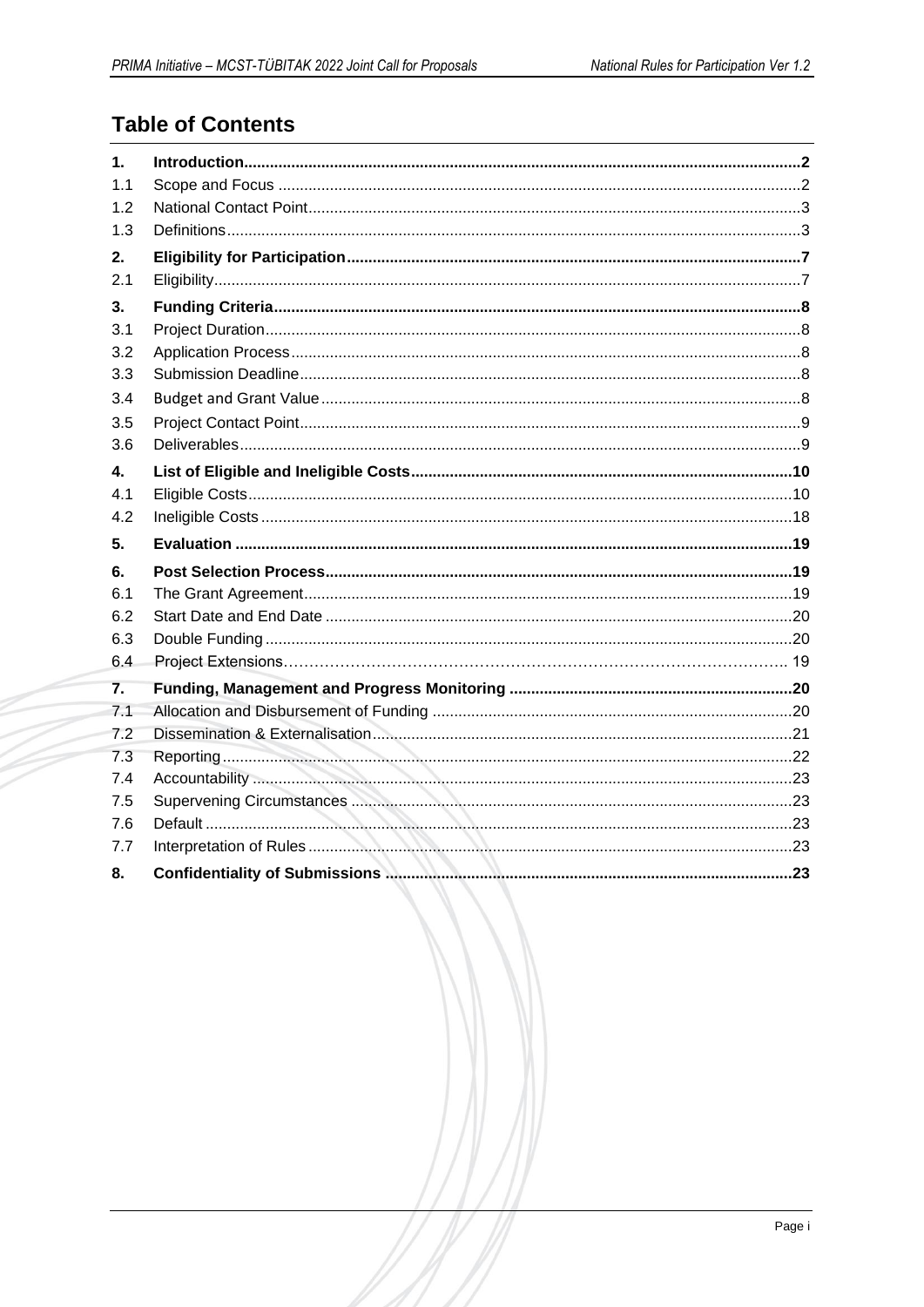# <span id="page-2-0"></span>**1. Introduction**

 Funding Party: Malta Council for Science and Technology for and on behalf of the Foundation for Science and Technology, Villa Bighi, Kalkara, KKR 1320 Malta

# <span id="page-2-1"></span>**1.1 Scope and Focus**

The Partnership for Research and Innovation in the Mediterranean Area (PRIMA) is an initiative launched by 19 Euro-Mediterranean Countries, including 11 EU States (Croatia, Cyprus, France, Germany, Greece, Italy, Luxembourg, Malta, Portugal, Slovenia and Spain) and 8 non-EU Countries (Algeria, Egypt, Israel, Jordan, Lebanon, Morocco, Tunisia and Turkey) to participate in a EU joint research and innovation programme.

The PRIMA Programme aims to strengthen the research and innovation capacities in the fields of:

- Water management
- Farming systems
- Agro-food value chains

The Malta Council for Science and Technology (MCST) and the Scientific and Technological Research Council of Turkey (TUBITAK) (herein referred to as 'Managing Authorities'), aim to bilaterally support cooperation in Science, Technology and Innovation through a bilateral Call for funding.

This Call is an integral part of the PRIMA Programme, as it aims to support R&I in the three priority areas defined in the PRIMA SRIA (Strategic Research & Innovation Agenda) listed above. Successful projects supported through this Call, will assist researchers and innovators from Malta and Turkey to strengthen their scientific expertise and network, which can eventually help facilitate further collaboration in future annual PRIMA Section 1 and Section 2 Calls.

Within the scope of this joint call, two types of joint projects will be supported: 1. Research Projects and 2. R&D and Innovation Projects. The Call operates through a one-stage submission process. One joint application form is to be filled, and both MCST and TÜBİTAK will need to receive a copy of the submitted application by the designated deadline. Applicants will need to ensure that they abide by their own Managing Authority's National Rules for Participation.

Each project proposal must be in accordance with the following:

- The proposed project must meet all eligibility conditions described in the Call Text.
- The Turkish and Maltese applicants shall need to form a project consortium and prepare a joint scientific project proposal. Unilateral project applications shall not be accepted.
- Proposals must directly address the aim of the Call and needs to clearly align with **at least one of the three priority areas of PRIMA** (i.e., Water Management, Farming Systems and Agro-food value chains).
- Proposals should strive to be **balanced** between the two countries with respect to the **volume of work and activities** and in terms of funding.
- Each collaborating side must have **one Principal Investigator (PI),** representing the proposal consortium for each country. The PI from each country shall assume the role of Lead Applicant and will be responsible to submit the application form to the Managing Authority of his/her country. In addition, the Malta-based Lead Applicant must submit a National Administrative Form and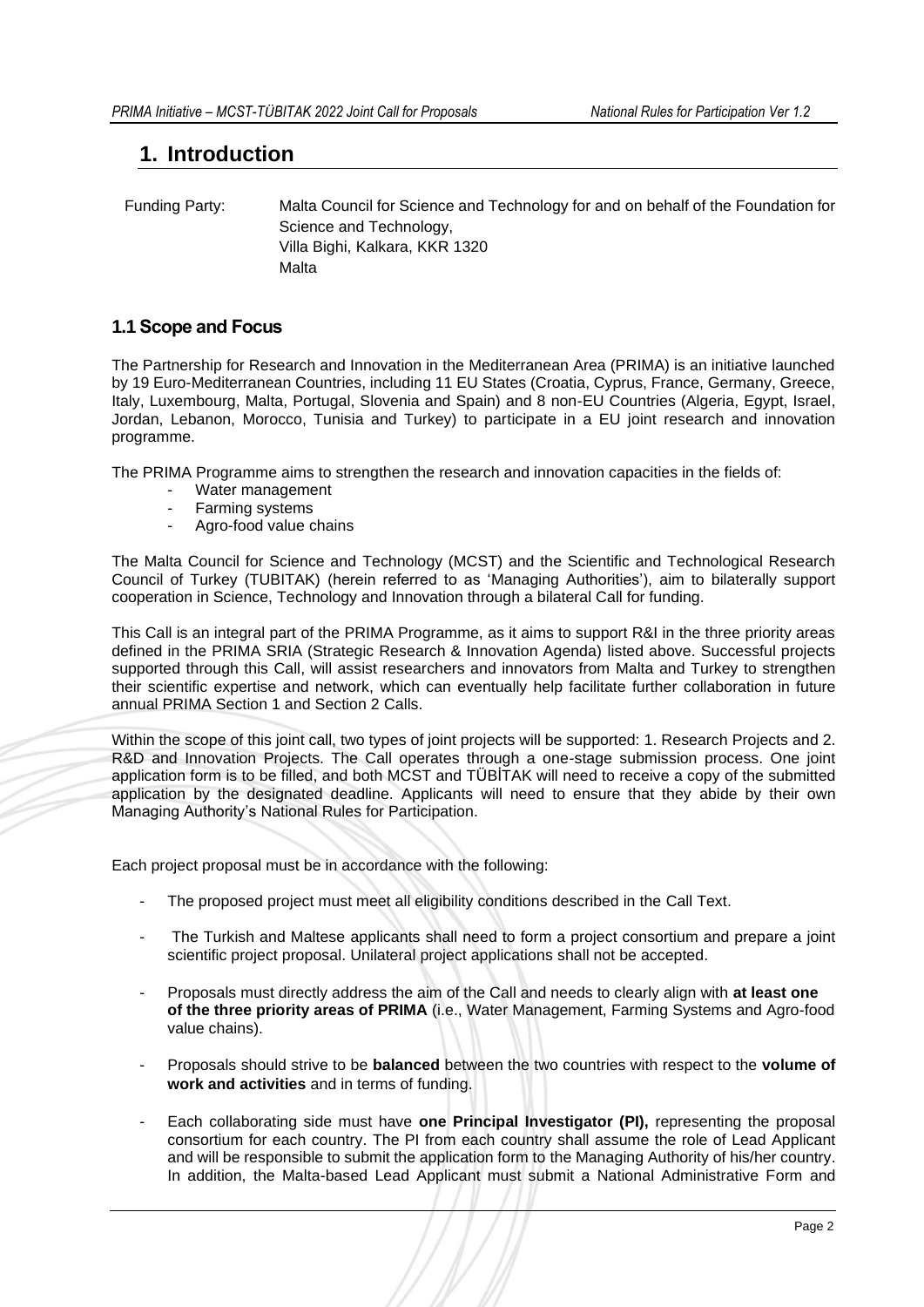Annexes to MCST on behalf of the local consortium. Malta-based project partners may choose to submit their own annexes directly to MCST.

- Based on the respective bilateral agreement between TÜBİTAK and MCST, each party will cover the costs of their own national applicants.
- While submitting the project proposal form, the costs which are requested for the scope of the project must be stated in detail and justified. In the case of any exchange of researcher to be made within the scope of the projects, the sending party meets all the travel expenses.
- Each National Applicant shall need to consult with the **National Rules for Participation** imposed by the corresponding Managing Authority. Applications which are found to be ineligible by one of the Managing Authorities will automatically render the whole proposal as ineligible.
- Only proposals that have a **signed cooperation and IP agreement** amongst the consortium partners will be considered.
- Applicants are eligible to submit **more than one proposal** under the Call. However, for proposals that have the same PI, and in the event that both are chosen for funding, only one of the projects will proceed to be funded.
- Proposals need to be written electronically and in **English**.
- The eligibility of each applicant shall be verified with respect to the national criteria published in these National Rules for Participation.
- Funding under this joint initiative is made available on the basis that an Applicant does not benefit from any other grant or financial incentive in respect to the expenses related to the execution of the project.

# <span id="page-3-0"></span>**1.2 National Contact Point**

Correspondence should be directed to:

The Malta Council for Science & Technology Villa Bighi, Kalkara KKR 1320, Malta E-mail: [prima.mcst@gov.mt](mailto:prima.mcst@gov.mt)

# <span id="page-3-1"></span>**1.3 Definitions**

**Applicant** means anyone eligible for participation in a Project in terms of these Rules for Participation and who consequently applies for funding under this joint initiative.

**Arm's length** means that the conditions of the transaction between the contracting parties do not differ from those which would be stipulated between independent enterprises and contain no element of collusion. Any transaction that results from an open, transparent, and non-discriminatory procedure is considered as meeting the arm's length principle.

**Council** refers to the Malta Council for Science and Technology

**Effective collaboration** means collaboration between at least two independent parties to exchange knowledge or technology, or to achieve a common objective based on the division of labour where the parties jointly define the scope of the collaborative project, contribute to its implementation and share its risks, as well as its results. One or several parties may bear the full costs of the project and thus relieve other parties of its financial risks. Contract research and provision of research services are not considered forms of collaboration.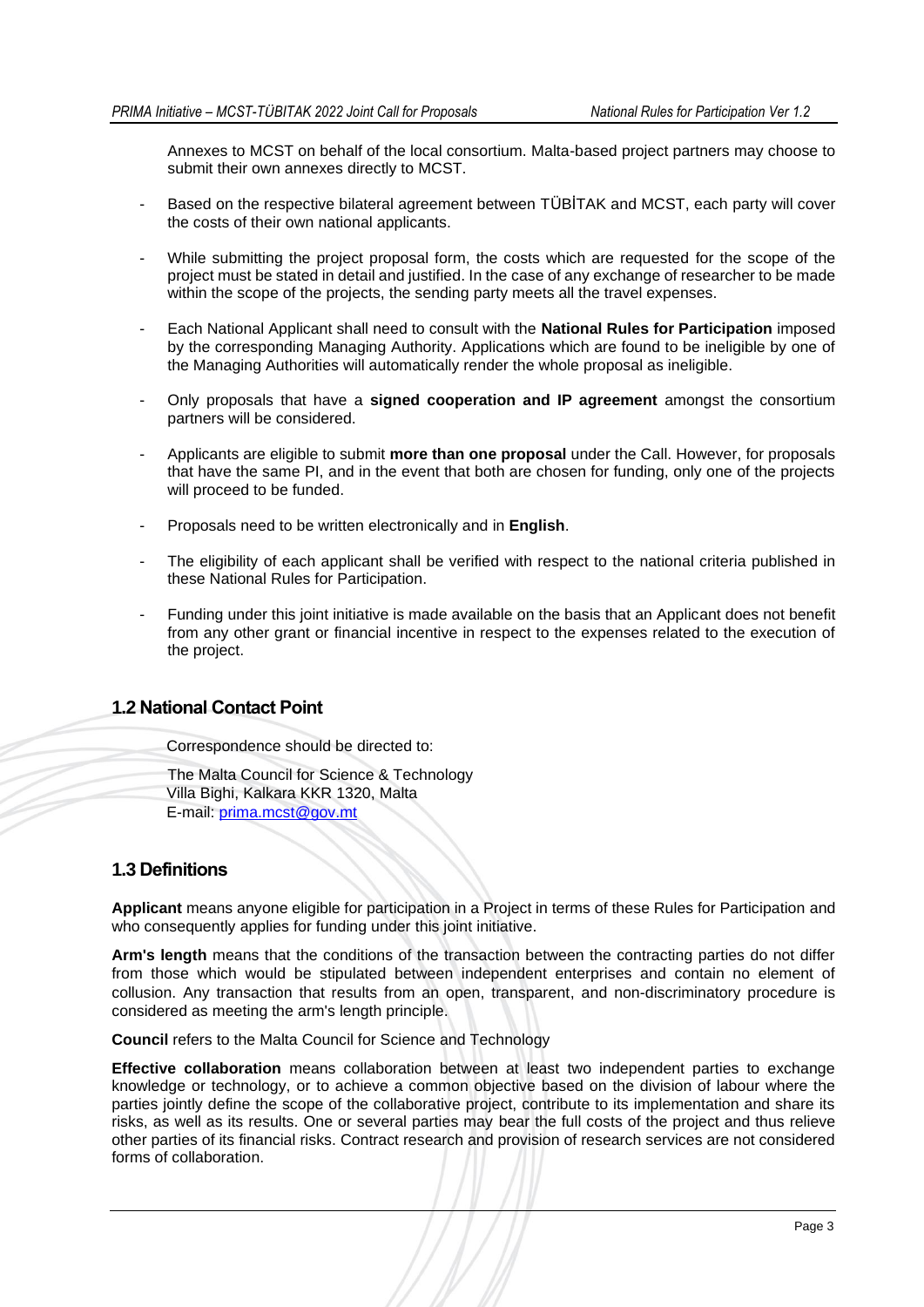**Eligible direct costs** are those costs incurred directly by the national beneficiaries during the duration of the project and used primarily for the purpose of achieving the objectives of the project. All eligible expenses must be incurred between the Start Date and the End Date of the Project and must be limited to the budgeted value.

**Eligible undertakings** are defined as undertakings planning to carry out Fundamental Research, Industrial Research or Experimental Development projects that are eligible to apply for assistance under this scheme. In order to be eligible, applicants must additionally satisfy the following criteria. They must be either: a) a partnership constituted under the Companies Act, being a partnership *en nom collectif, en commandite* or b) a limited liability company; or c) be duly registered as a co-operative society under the Co-Operative Societies Act, d) professional body; e) self-employed; f) NGOs; g) Non-profit making entities (including Foundations).

'Professional Body' may be an organisation, an association, a chamber, society, institute or a group of professional persons not being enrolled or registered in terms of The Voluntary Organisations Act (Cap. 492 of the Laws of Malta) or not being otherwise recognised in terms of Law, and which is generally recognised and acknowledged by the professional persons it seeks to represent as their representative Body. For the purposes of this Definition, a professional person is one who has undergone a period of study at a university or a recognised institution of higher learning and has obtained the formal qualification entitling the person to practise the respective profession; and who provides a specialised service to the public, based primarily on a fiduciary relationship between herself/himself and the party to whom s/he provides such service on his own personal credibility and responsibility.

'Self-employed' as registered with Jobsplus.

'NGO' means any Voluntary or Non-Governmental Organisation set up in accordance with The Voluntary Organisations Act (Cap. 492 of the Laws of Malta).

'Non-profit making' is an entity where (a) the statute of the entity contains an express exclusion of the purpose to make profits; and (b) there is express provision in the statute defining the purposes of the entity which do not include the promotion of private interests, other than a private interest which is a social purpose; and (c) no part of the income, capital or property is available directly or indirectly to any promoter, founder, member, administrator, donor or any other private interest. Provided that if a promoter, founder, member, administrator or donor is another enrolled non-profit making organisation, the limitation in paragraph (c) shall not apply provided the availability of such income, capital or property is subject to conditions which are consistent with the general purposes of the grantor entity: Provided further that an organisation shall continue to be deemed as non-profit making notwithstanding that:(i) it obtains a pecuniary gain from its activities when such gain is not received or credited to its members but is exclusively utilised for its established purposes; (ii) it buys or sells or otherwise deals in goods or services where such activities are exclusively related to its principal purposes; (iii) it is established for the general entertainment, pastime, education or other similar benefit only of its members; or (iv) it is established for the promotion of the social role, ethics, education and values of a trade or profession provided it does not promote the private interests of its members.

**End Date** means the date when the Project Period, having commenced on the Start Date, expires. The Project Period is the time required to execute the Project as indicated in the grant agreement.

**Innovation** is defined as the internationally novel scientific/technological development of a technological process, product or service. Also, the definition of innovation within the same context can also be applied to non-novel, yet step-change/ground-breaking enhancement of existing technological processes, products or services, or even the application of existing knowledge to new novel applications of these solutions to deliver step-change competitiveness through such an application.

**Large Undertaking** is an undertaking not fulfilling the criteria laid down in Annex I of the COMMISION REGULATION (EU) No 651/2014 of 17 June 2014 declaring certain categories of aid compatible with the internal market in application of Article 107 and 108 of the Treaty.

**Legal Entity** means any entity created within the European Union, having an operating base in Malta and which has legal personality, which may, acting under its own name, exercise rights and be subject to obligations.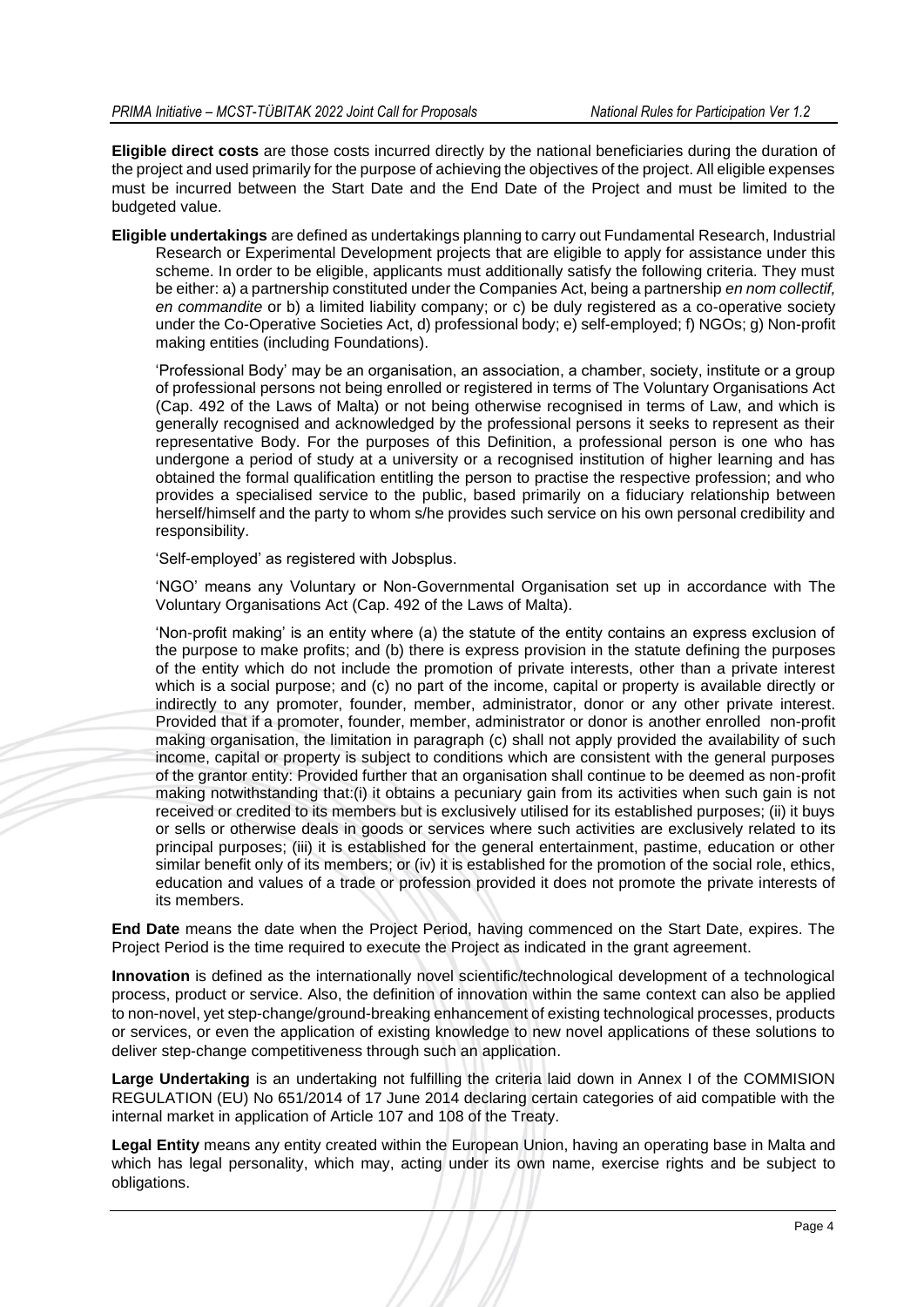**Operating base in Malta** means if the legal entity:

a. owns, leases, or has been given the right of use by a third party, an adequate premise from where to conduct an eligible economic activity in the region of Malta;

and

b. employs at least one person that is based in Malta and is liable to pay income tax in Malta.

**Partner** is defined as a partner entity in a local consortium that collaborates with the lead Applicant and other project partners (if applicable).

**Project Contact Point** is the individual, appointed to act on behalf of the Lead Applicant and who is responsible for communicating with the Council about the Project.

**Personnel costs** means the costs of researchers, technicians and other supporting staff to the extent employed on the relevant project or activity.

**Principal Investigator (PI)** is the representative of one of the local beneficiaries of a project consortium that is responsible for all communications with MCST and the consortium partners from proposal submission to project end. He/she will have the responsibility of ensuring that all the partners involved in the consortium are eligible and supervises the project workflow with the help of WP leaders. Additionally, he/she will be required to submit the project Application form(s) on behalf of the local consortium and must also compile and submit reports / deliverables to the funding bodies which in turn will relay these documents to MCST. Can also be referred to as **Principal Coordinator or Lead Applicant**.

**Project Grant** means the granted funding provided.

**Project Value** means the entire project budget needed by the collaborating applicant(s) in a local consortium to carry out all the project tasks, including any co-financing.

**Research and Development** is defined as the systematic investigation, work or research carried out in any field of science or technology through experiment, theoretical work or analysis undertaken in order to acquire new knowledge, primarily directed towards a specific practical aim or objective, and includes:

- a) **Fundamental Research** means experimental or theoretical work undertaken primarily to acquire new knowledge of the underlying foundations of phenomena and observable facts, without any direct commercial application or use in view
- b) **Industrial Research** means the planned research or critical investigation aimed at the acquisition of new knowledge and skills for developing new products, processes or services or for bringing about a significant improvement in existing products, processes or services. It comprises the creation of components parts of complex systems, and may include the construction of prototypes in a laboratory environment or in an environment with simulated interfaces to existing systems as well as of pilot lines, when necessary for the industrial research and notably for generic technology validation
- c) **Experimental Development** means acquiring, combining, shaping and using existing scientific, technological, business and other relevant knowledge and skills with the aim of developing new or improved products, processes or services. This may also include, for example, activities aiming at the conceptual definition, planning and documentation of new products, processes or services

Experimental development may comprise prototyping, demonstrating, piloting, testing and validation of new or improved products, processes or services in environments representative of real-life operating conditions where the primary objective is to make further technical improvements on products, processes or services that are not substantially set. This may include the development of a commercially usable prototype or pilot which is necessarily the final commercial product, and which is too expensive to produce for it to be used only for demonstration and validation purposes.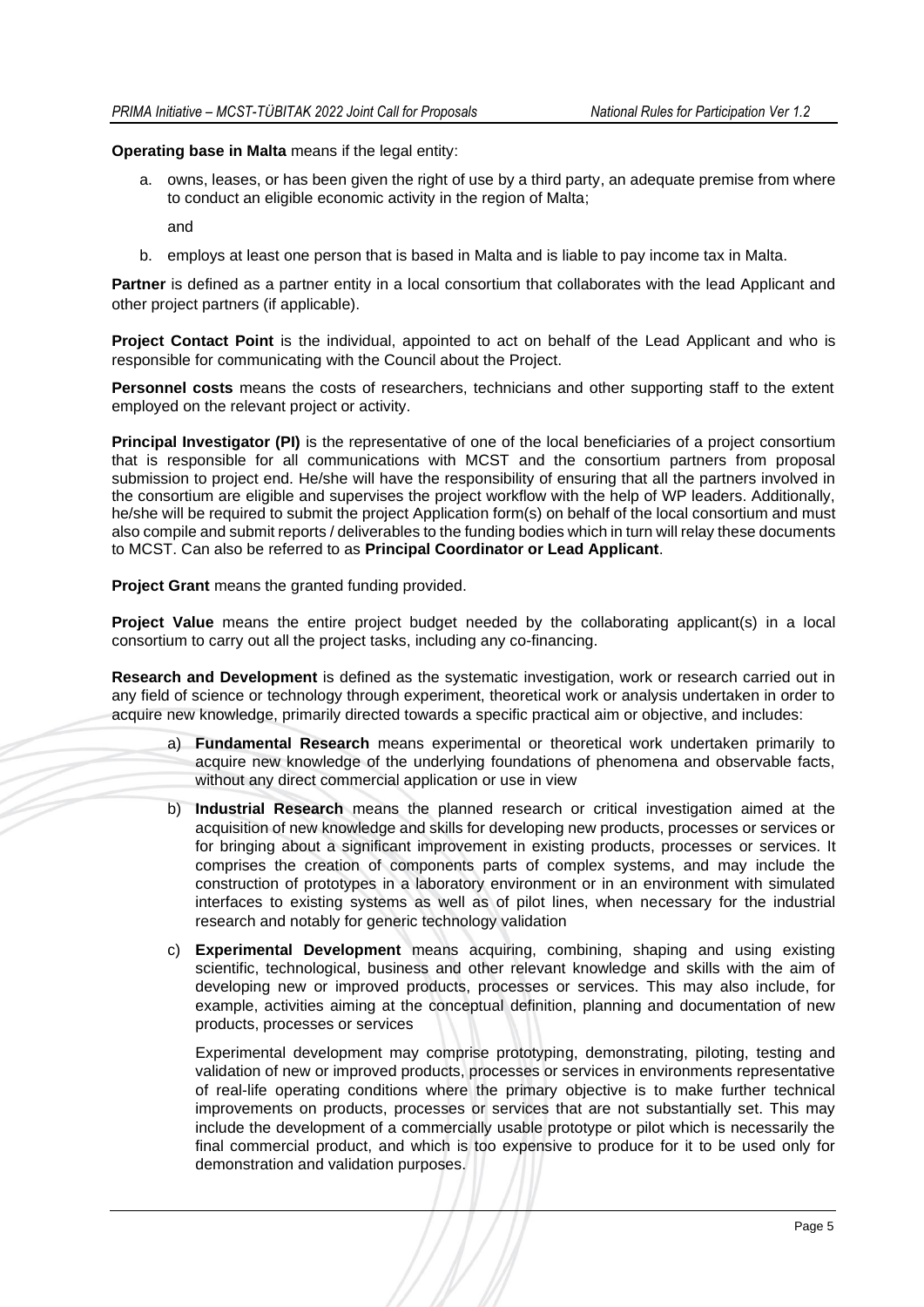Experimental development does not include routine or periodic changes made to existing products, production lines, manufacturing processes, services and other operations in progress, even if those changes may represent improvements.

**Research and knowledge-dissemination organisation** means an entity (such as universities or research institutes, technology transfer agencies, innovation intermediaries, research-oriented physical or virtual collaborative entities), irrespective of its legal status (organised under public or private law) or way of financing, whose primary goal is to independently conduct fundamental research, industrial research or experimental development or to widely disseminate the results of such activities by way of teaching, publication or knowledge transfer. Where such entity also pursues economic activities the financing, the costs and the revenues of those economic activities must be accounted for separately. Undertakings that can exert a decisive influence upon such an entity, in the quality of, for example, shareholders or members, may not enjoy preferential access to the results generated by it;

**Single Undertaking** includes all enterprises having at least one of the following relationships with each other:

- i. One enterprise has a majority of the shareholders' or members' voting rights in another enterprise;
- ii. One enterprise has the right to appoint or remove a majority of the members of the administrative, management or supervisory body of another enterprise;
- iii. One enterprise has the right to exercise a dominant influence on another enterprise pursuant to a contract entered into with that enterprise or to a provision in its memorandum or articles of association;
- iv. One enterprise, which is a shareholder in or member of another enterprise, controls alone, pursuant to an agreement with other shareholders in or members of that enterprise, a majority of shareholders' or members' voting rights in that enterprise.

Enterprises having any of the relationships referred to in points (i) to (iv) above through one or more other enterprises shall be considered to be a single undertaking,

**Small and Medium Enterprises (SME)** is an undertaking which fulfils the criteria laid down in Annex I of Commission Regulation (EU) No 651/2014 of 17 June 2014 declaring certain categories of aid compatible with the internal market in application of Articles 107 and 108 of the Treaty.

**Start-up Undertaking** shall be defined as an enterprise that has been established for less than five (5) years following its registration. For eligible undertakings that are not subject to registration, the five-year eligibility period may be considered to start from the moment when the enterprise either starts its economic activity or is liable to tax for its economic activity.

**Start Date** means the date which is stated in the grant agreement for the official start of the project.

**Start of Works** means the earlier of either the start of construction works relating to the investment, or the first legally binding commitment to order equipment or any other commitment that makes the investment irreversible. Buying land and preparatory works such as obtaining permits and conducting feasibility studies are not considered start of works. For take-overs, 'start of works' means the moment of acquiring the assets directly linked to the acquired establishment.

**Subcontracted Activity** means any activity related to the project, (including but not limited to consultancy), which is not carried out directly by a beneficiary or its employees but is carried out by any third party (local or foreign) individual, company, partnership or entity, under whatsoever terms and conditions.

**Undertaking in Difficulty** means an undertaking in respect of which at least one of the following circumstances occurs:

(a) In the case of a limited liability company (other than an SME that has been in existence for less than three years or, for the purposes of eligibility for risk finance aid, an SME within 7 years from its first commercial sale that qualifies for risk finance investments following due diligence by the selected financial intermediary), where more than half of its subscribed share capital has disappeared as a result of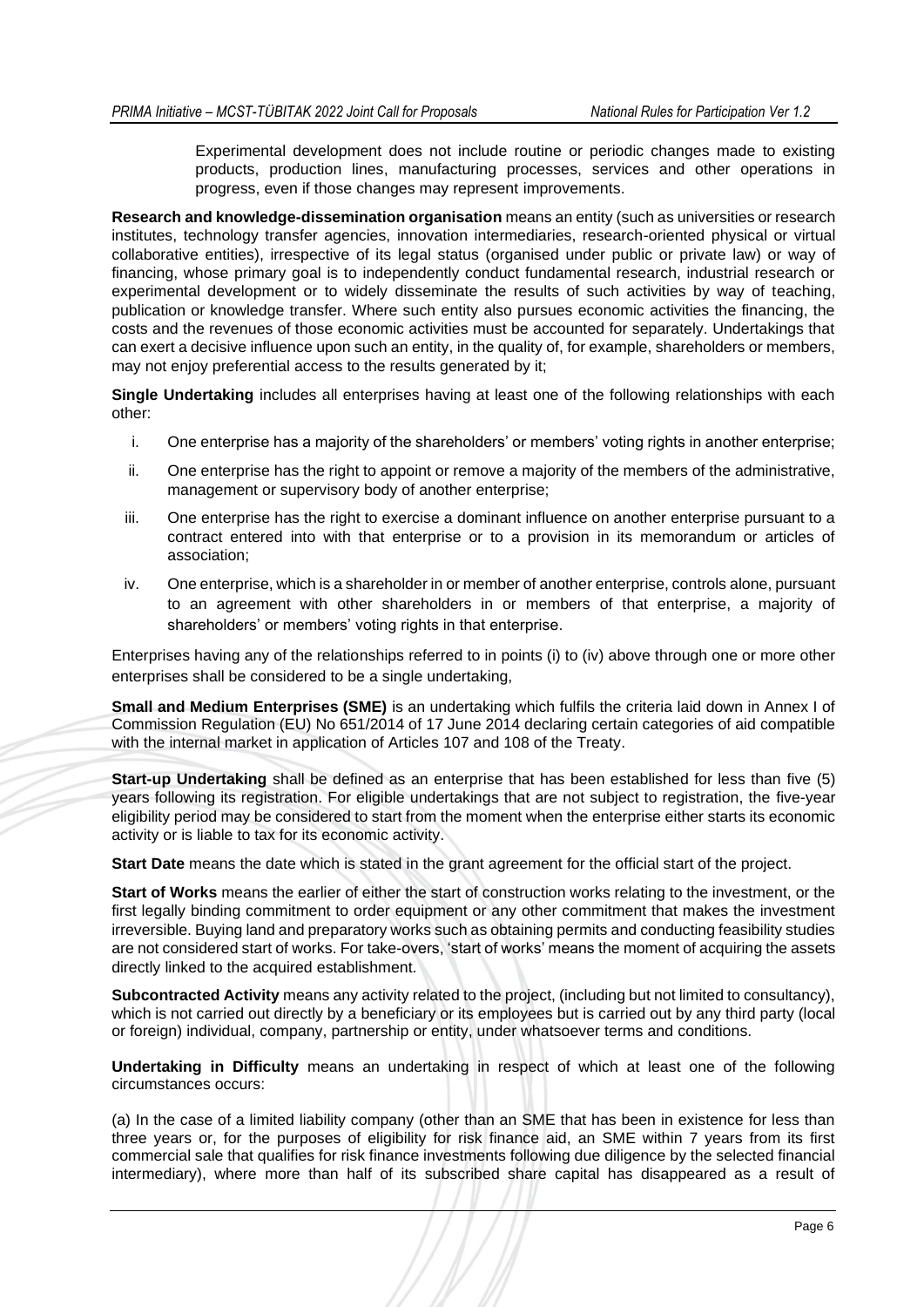accumulated losses. This is the case when deduction of accumulated losses from reserves (and all other elements generally considered as part of the own funds of the company) leads to a negative cumulative amount that exceeds half of the subscribed share capital. For the purposes of this provision, 'limited liability company' refers in particular to the types of company mentioned in Annex I of Directive 2013/34/EU and 'share capital' includes, where relevant, any share premium.

(b) In the case of a company where at least some members have unlimited liability for the debt of the company (other than an SME that has been in existence for less than three years or, for the purposes of eligibility for risk finance aid, an SME within 7 years from its first commercial sale that qualifies for risk finance investments following due diligence by the selected financial intermediary), where more than half of its capital as shown in the company accounts has disappeared as a result of accumulated losses. For the purposes of this provision, 'a company where at least some members have unlimited liability for the debt of the company' refers in particular to the types of company mentioned in Annex II of Directive 2013/34/EU.

(c) Where the undertaking is subject to collective insolvency proceedings or fulfils the criteria under its domestic law for being placed in collective insolvency proceedings at the request of its creditors.

(d) Where the undertaking has received rescue aid and has not yet reimbursed the loan or terminated the guarantee or has received restructuring aid and is still subject to a restructuring plan.

- (e) In the case of an undertaking that is not an SME, where, for the past two years:
	- 1. the undertaking's book debt to equity ratio has been greater than 7.5 and
	- 2. the undertaking's EBITDA interest coverage ratio has been below 1.0.

# <span id="page-7-0"></span>**2. Eligibility for Participation**

# <span id="page-7-1"></span>**2.1 Eligibility**

Any Eligible Undertaking, with an operating base in Malta, as defined in Section 1.3 may apply and will be eligible for funding subject to the terms and conditions laid out in this document and in particular the conditions for eligibility.

Applicants, who fall within the definition of Eligible Undertaking, will be required to provide the following documents which will be considered during the national eligibility check stage (to be included as an annex to the application form):

- Memorandum & Articles of Association or other constitutive document.
- Audited financial statements for last 3 fiscal years.

In the event that the Applicant is a start-up, and the above documents are not available, the Applicant shall provide the financial projections for three (3) years signed by an auditor, including:

- an income statement.
- a cash flow statement, and
- a statement of financial position

Applicants, who fall within the definitions of professional bodies and NGOs will still be required to provide the above financial documents as well as, including but not limited to, a Statute/Deed (Authenticated) and VO certificates.

Other forms of documentation can be requested depending on the nature of the eligible undertaking.

All applications should be accompanied by the relevant declarations duly completed as Annexes to the Application Form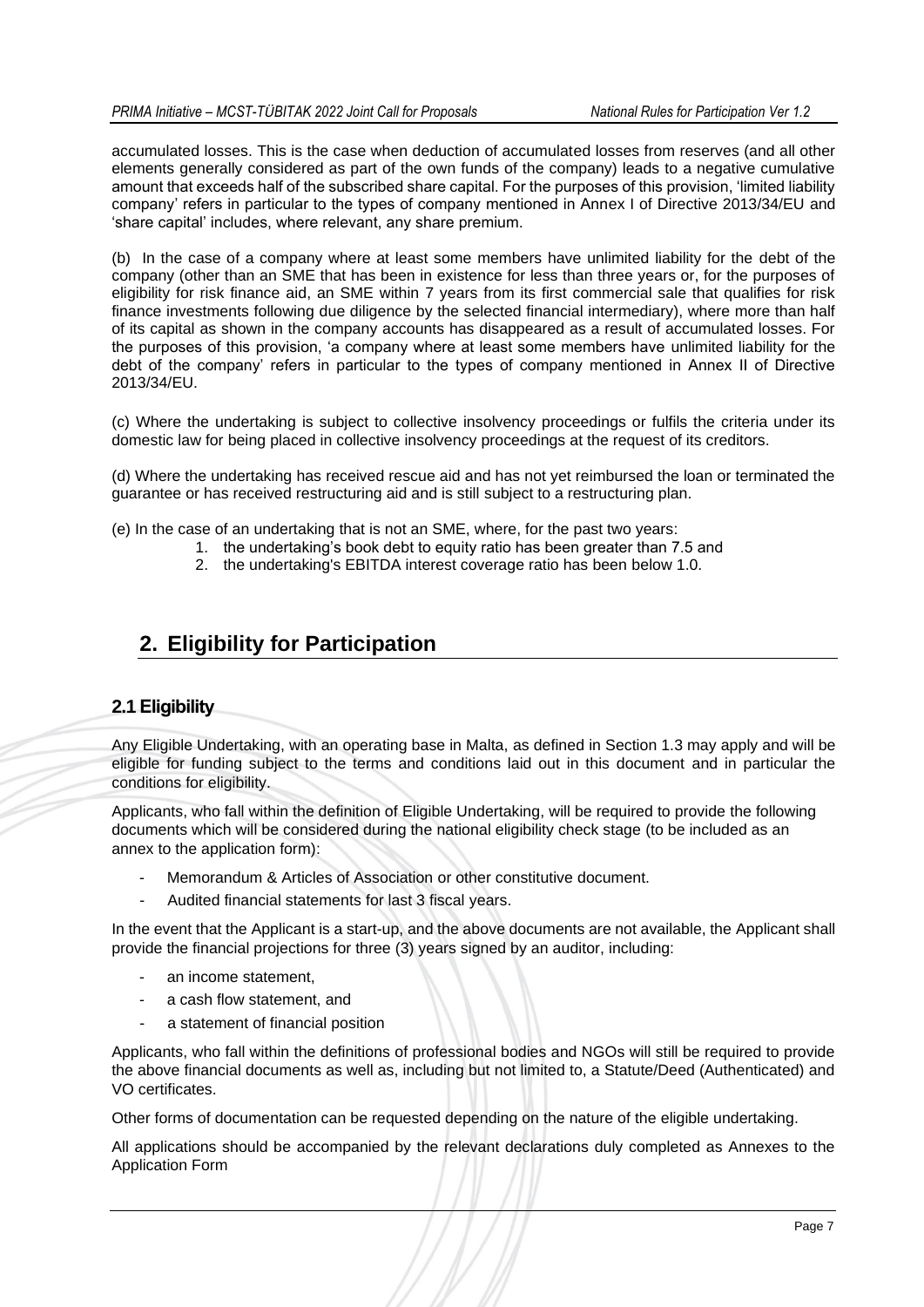If the review of these documents may result in too high an exposure risk to the Council, the Applicant will no longer be entitled to participate in the project.

Any applicant(s) that at the time of proposal submission is considered by MCST to be non-compliant with respect to Grant Agreement obligations on other active projects funded by MCST, may be immediately deemed ineligible at application stage or will not be awarded funding under this programme. This also applies to situations whereby the applicant is outside approved project timelines on other projects funded by MCST, and where the applicant is in recognised default.

Any application submitted by or including the participation of any legal person or legal entity having, in totality or in majority ownership, the same shareholders, business partners or persons holding and / or exercising a controlling power in any other legal entity which will have been at any time prior to such application declared as non-compliant or defaulting on any other contract or agreement entered into with the Council, shall be automatically declared as inadmissible.

# <span id="page-8-0"></span>**3. Funding Criteria**

The funds for the national beneficiaries participating in the project consortium will be made available in accordance with these rules and regulations.

# <span id="page-8-1"></span>**3.1 Project Duration**

Project duration should be a maximum of 24 months. The earliest possible starting date for projects will be fixed at the beginning of the contract negotiations with the national funding organisations and should ideally be within the first 3 months since the publishing of the results.

# <span id="page-8-2"></span>**3.2 Application Process**

Applicants are to submit an application for financial assistance under this scheme before the Start of Works.

The application process consists of a one-stage submission process. The PI of each country shall be responsible to submit the Joint Application Form to its respective Managing Authority. Malta-based PIs should submit the Joint Application Form and a National Administrative form with Annexes to MCST on [prima.mcst@gov.mt](mailto:prima.mcst@gov.mt) on behalf of the local consortium. Malta-based project partners may choose to submit their own annexes directly to MCST.

It should be noted that emails larger than 6MB shall be automatically rejected by the system. The applicant may make use of cloud storage. All received applications shall be acknowledged by email.

Failure by any of the PIs to submit the application form to the national funding agency will render the entire proposal ineligible.

# <span id="page-8-3"></span>**3.3 Only complete Application Forms shall be considered. Submission Deadline**

Deadline for submission of Application Form is 16<sup>th</sup> May 2022 (23:59 CET)

# <span id="page-8-4"></span>**3.4 Budget and Grant Value**

The total maximum National Budget for this Call is of €200,000.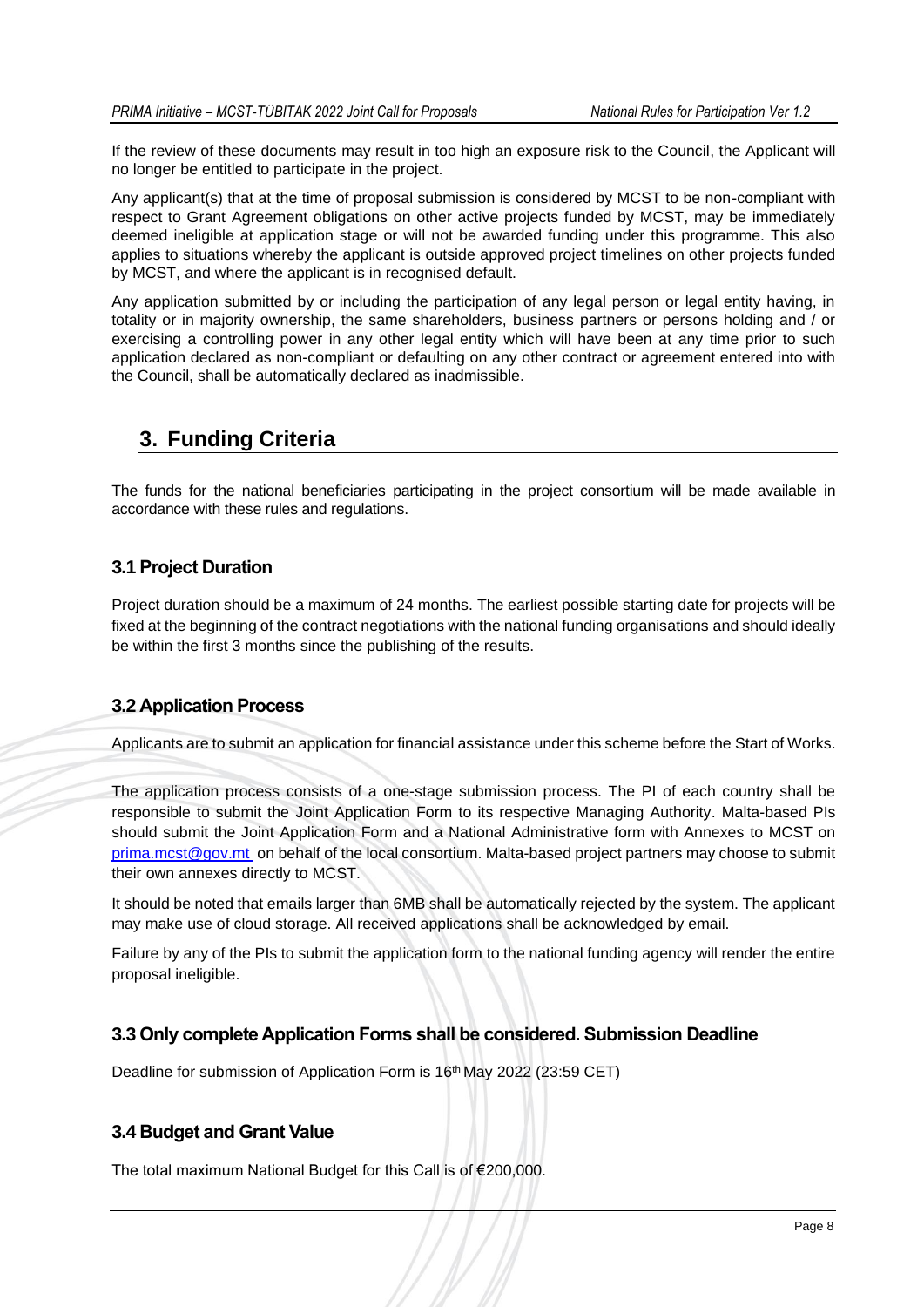The maximum amount national partner/s can request per project is €100,000.

Funding for successful project submissions will be based on a periodic cash advance and will be regulated through a contractual agreement establishing the terms and conditions governing the financing of the project.

Funding under this scheme is made available on the basis that an Applicant does not benefit from any other grant or financial incentive in respect of the expenses related to execution of the project.

# <span id="page-9-0"></span>**3.5 Project Contact Point**

The Lead Applicant shall appoint a Project Contact Point. The Project Contact Point shall have the following responsibilities:

- To ensure compliance with their obligations in terms of the Contractual Agreement.
- To compile Periodic Reports and Final Reports including their timely submissions and effective execution of the project.
- To ensure the submission of all required financial reporting as per the Contractual obligations for the partner.
- To execute the project activities according to set timeframes and deliverables.

### <span id="page-9-1"></span>**3.6 Deliverables**

#### **Mandatory deliverables**

The project plan must give details of certain activities which are required by the Council. These should be included as deliverables in the project proposal and include:

- 1. A showcase of the project to the general public by the National project partner(s) through:
	- The publication of at least two (2) articles per year in local newspapers, online platforms or magazines. These should not contain intellectual property but should raise awareness about the project and its benefits.
	- The organisation of at least one (1) half-day event to be held at the Council's premises or as otherwise directed by the Council.
- 2. Reporting on project progress as per the list hereunder in line with the templates provided by the Council.
	- End of Stage Technical and Scientific Reports.
	- End of Stage Financial Report;
	- End of Project Technical and Scientific Report;
	- End of Project Audited Financial Report.

The reports are to include sufficient evidence on the achievement of the project objectives as well as the parameters indicated in the application.

Changes to the project objectives, work-packages and all the parameters committed in the applications are to be detailed, justified and approved by the Council.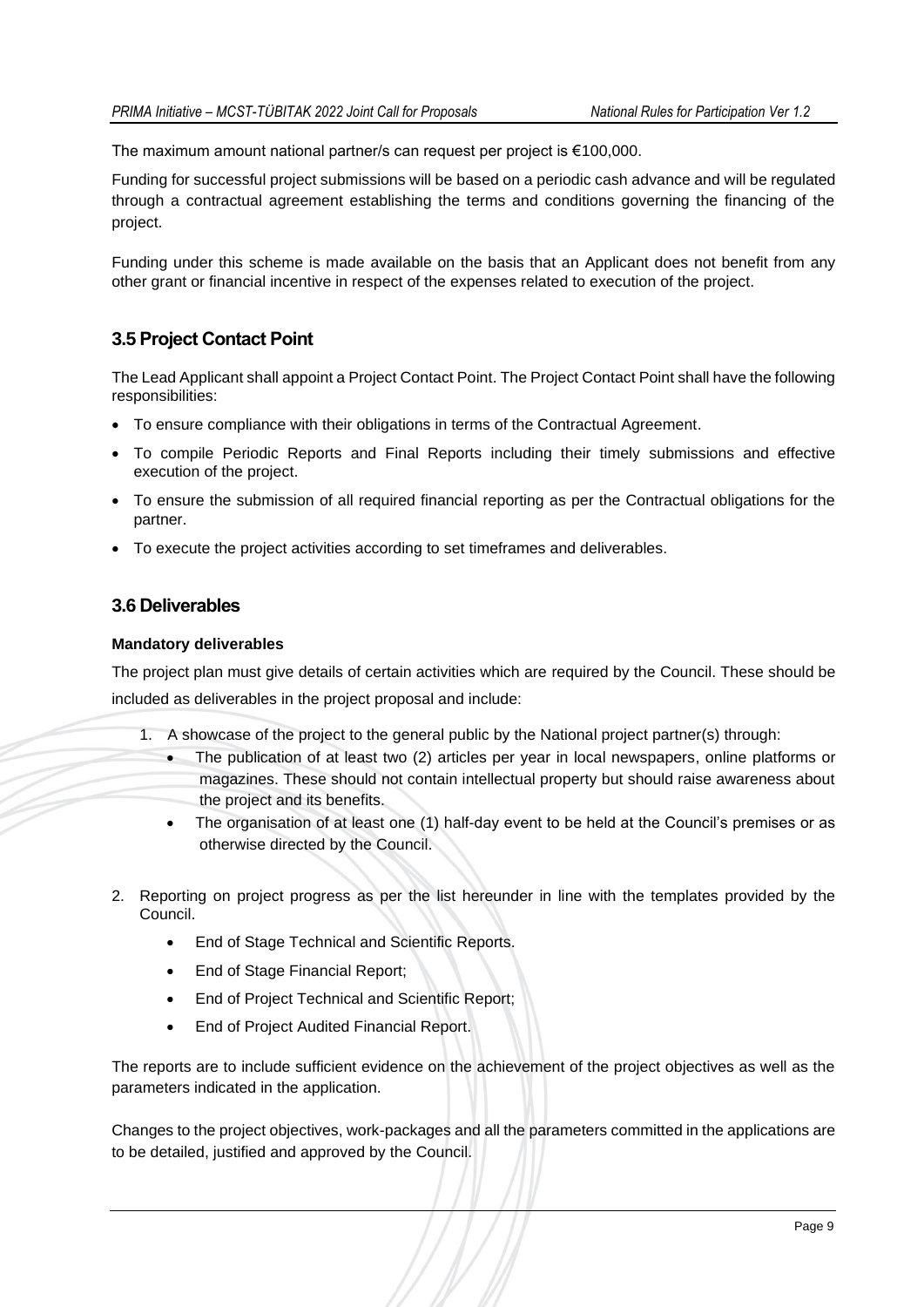#### **Recommended deliverables**

Further to the mandatory deliverables, the Council invites applications to also include deliverables as recommended below (if applicable), subject to the nature of the project:

- 1. Monograph/s and/or peer-reviewed paper/s for accepted publication in international journal/s and/or of repute based on the work carried out throughout the Project. The subscription levels, Impact Factor and open access should be considered in the selection of journals and conferences. Similar papers published on open access media would also be considered favourably.
- 2. Oral presentation/s at international conference/s on the work carried out through the Project.
- 3. The attainment of undergraduate degrees and/or postgraduate degrees and/or post-doctoral research. In cases where the project duration is insufficient for the purpose of submitting a degree, there has to be a commitment to complete the degree outside the duration of the project utilising other sources of funding.
- 4. Registration of a patent or other Intellectual Property Rights stemming from the Project, in Malta as well as in any other country.
- 5. Commercial commitments such as technology innovations to be included in a beneficiary's existing product or service.
- 6. Commercial commitments such as technology transfer licences.

# <span id="page-10-0"></span>**4. List of Eligible and Ineligible Costs**

# <span id="page-10-1"></span>**4.1 Eligible Costs**

Applicants may opt for **one** (1) of the following two regulations. Applicants are required to indicate their preference within the National application form.

Eligible direct costs are those costs incurred directly by the beneficiary (or beneficiaries) during the duration of the project and used primarily for the purpose of achieving the objectives of the project.

All expenses must be incurred between the Start Date and the End Date of the project and must be limited to the budgeted value.

Please contact the Council for more information on the implications of these State Aid Rules.

**4.1.1. Eligible Costs under RegulationA:** *[Commission Regulation \(EU\) No. 1407/2013 of 18 December 2013](http://ec.europa.eu/competition/state_aid/legislation/de_minimis_regulation_en.pdf)  [on the application of Articles 107 and 108 of the Treaty on the Functioning of the European Union to de](http://ec.europa.eu/competition/state_aid/legislation/de_minimis_regulation_en.pdf)  [minimis aid \(the de minimis Regulation\)](http://ec.europa.eu/competition/state_aid/legislation/de_minimis_regulation_en.pdf)* as amended by [Commission Regulation \(EU\) 2020/972 of 2](https://eur-lex.europa.eu/legal-content/EN/TXT/PDF/?uri=CELEX:32020R0972&from=EN) July [2020, amending Regulation \(EU\) No 1407/2013 as regards it prolongation and amending Regulation \(EU\)](https://eur-lex.europa.eu/legal-content/EN/TXT/PDF/?uri=CELEX:32020R0972&from=EN)  [No 651/2014 as regards its prolongation and relevant adjustments.](https://eur-lex.europa.eu/legal-content/EN/TXT/PDF/?uri=CELEX:32020R0972&from=EN)

#### **a) Personnel Costs**

Wages of researchers and technical personnel, and other supporting staff, to the extent and for the duration that they are directly engaged on the approved research project.

i. All employees in respect of whom wage costs are claimed must be registered with Jobsplus and covered by a valid contract of employment in terms of the national legislation on employment.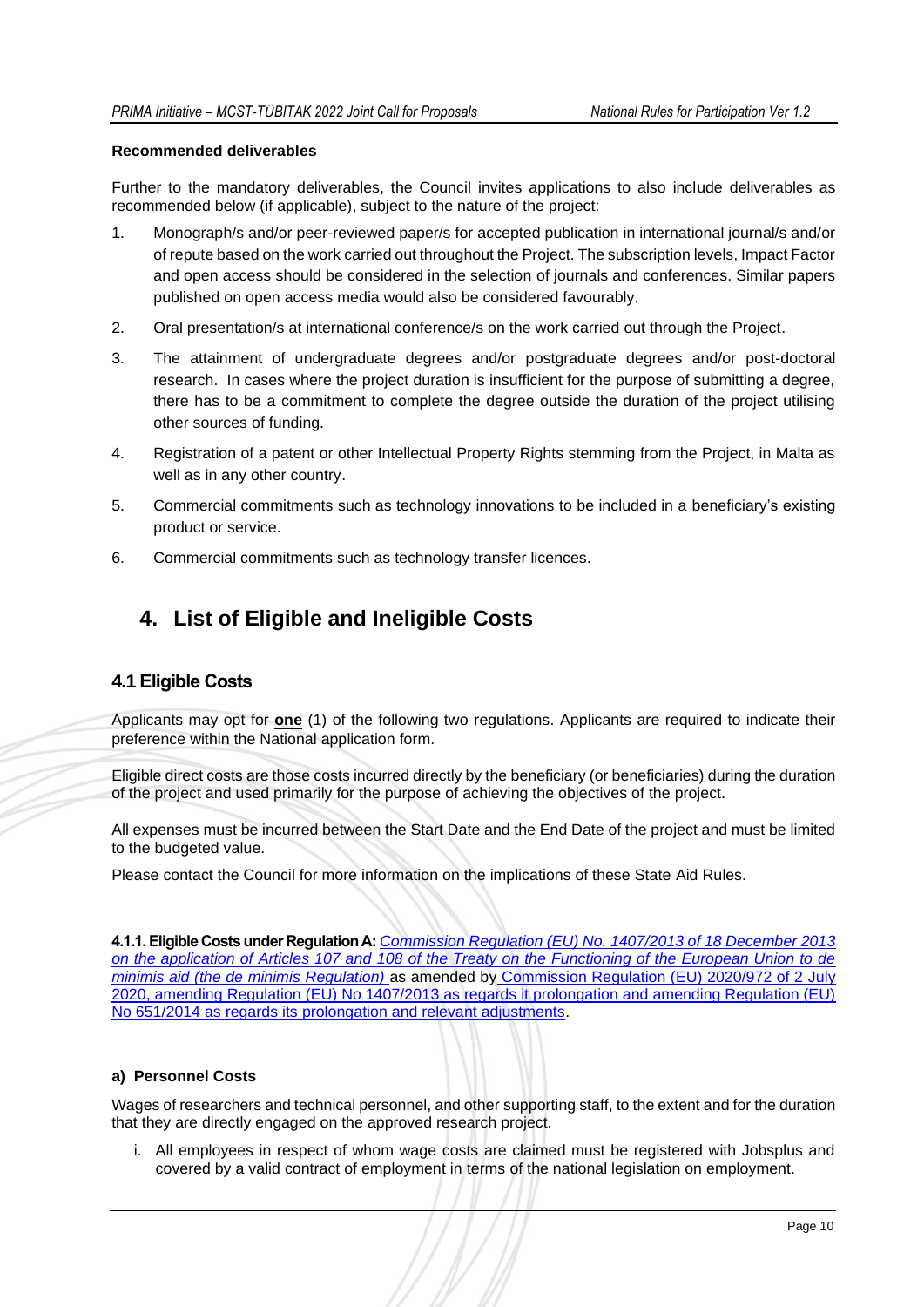- ii. Personnel Costs related to Project Management are limited to 10% of the project value.
- iii. Students can be engaged on the project and paid an annual stipend of €6,000 when reading for a Master's degree or an annual stipend of €8,000 when reading for a Doctoral degree. Note that for every engaged student, a full-time researcher must be employed by the applicant to specifically work on the awarded research project
- iv. Personnel costs are calculated as follows:

The hourly rate (z) is calculated using the formula:

€ z = (basic salary + allowances) / yearly workable hours as *per* the employee's contract of employment with the applying entity. The total hours worked on the awarded research project by a full-time employee shall not exceed 1760 hours *per annum*.

Eligible salaries are pinned to the following hourly rates (including National Insurance and Inland Revenue and allowances) and personnel limits per project:

| <b>Role in Project</b>                                                     | <b>Hourly rates</b>         | Limits per project |
|----------------------------------------------------------------------------|-----------------------------|--------------------|
| Management or equivalent                                                   | Up to $\epsilon$ 50.00 hour | Max 2 per project  |
| Senior<br>Researcher*<br>or<br>equivalent                                  | Up to $\in$ 35.25/hour      | No limits          |
| Researcher <sup>¥</sup> or equivalent                                      | Up to $\in$ 25.25/hour      | No limits          |
| technician,<br>Operational,<br>research support assistant or<br>equivalent | Up to € 13.85/hour          | No limits          |

*The rates stated in the table above are for the year 2022. For subsequent years a 5% increase per year is allowed.* 

\*The term 'senior researcher' is to be used for a postdoctoral researcher with a specialist and high level of local and international experience in the field. Individuals possessing a high level of experience in industry can still be considered.

¥The term 'researcher' is to be used for a Bachelor's, Master's or a PhD degree holder and hence the hourly rate should be equivalent to the degree held by the relevant individual.

Personnel in salary brackets that are higher than those noted above will still only be reimbursed at the rates of the eligible brackets above depending on their role in the project. The hourly rates will have to be noted in the Budget Breakdown Form (Annex VIII). In the case of existing personnel, the names of the individuals will also have to be noted in the Budget Breakdown Form and their respective CVs need to be submitted in the joint application form (Section 3 – Project Management).

v. Filled time sheets are to be retained for all personnel, including students, as proof of number of hours spent on the project. Documentation of the utilisation of the employees' internally funded research quota for other research activities is to be retained as this evidence may be required by the auditors.

#### **b) Specialised equipment and research consumables**

Purchase and/or lease of specialised equipment including software. If a specialised laptop/PC is going to be claimed, please specify its usage and specifications.

Purchase of research consumables. The overall value of consumables typically cannot exceed 30% of project value. Proposals with consumables exceeding 30% of the project value need to be discussed at application stage.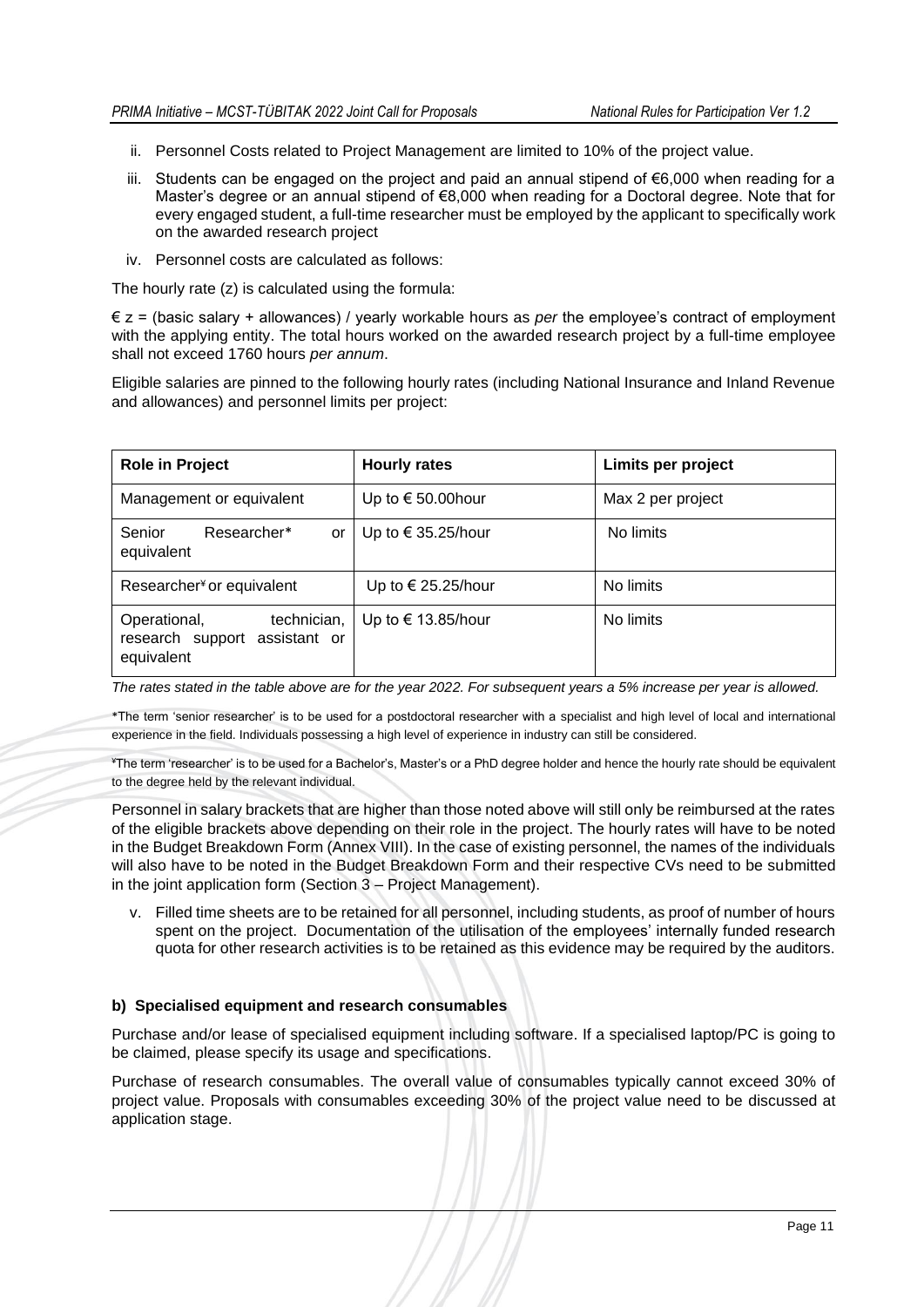#### **c) Travel and Subsistence**

For each project, the total duration of scientific visits from one country to another (Malta to Turkey or Turkey to Malta) will not exceed 60 days/year.

Eligible costs under this section include the cost of economy flights, public transport and other expenses that have been incurred for the purpose of the project after selection of the most economic solutions. Per diems are payable for travel up to a maximum of 14 days in a row.

#### **d) Other Operating Expenses**

Other operating expenses incurred directly because of the project. These must be approved beforehand by the Council and must not fall under ineligible costs. Details shall need to be provided in the Application Form and ideally would have been discussed with the Call Manager before submission.

#### **e) Costs of IP and knowledge transfer activities**

Costs of knowledge transfer activities and patents bought or licensed from outside sources at arm's length conditions. Such activities should be discussed with the Council at application stage to ensure eligibility.

#### **f) Overheads**

Overheads (also known as eligible indirect costs) will be covered at 10% of direct eligible costs, excluding the costs of subcontracting as well as for items of equipment above €5000 and consumables above €5000.

Note that for equipment, the capping of €500 is per piece, while for consumables, the capping of €500 is for the total amount of consumables per partner.

#### **g) Subcontracted activities**

Subcontracted activities shall be allowed up to a limit of 25% of the project value and must follow fair procurement procedures. Such activities should be discussed with the Council at application stage to ensure eligibility.

#### *Additional Provisions*

Eligible Costs are to conform to the following and are subject to the final audit scrutiny:

- Any expenses incurred during the course of the project must be consistent with the principles of economy, efficiency and effectiveness.
- In the event of purchases of any value, private entity partners are required to demonstrate adequate marketing testing.
- Public entity partners are to follow Public Procurement Regulations in their entity.
- Any calls for the recruitment of personnel on a project is to be conducted in a strictly transparent manner and is to include a public call in the form of an online advert and interview process.
- Commercial transactions between any applicants or consortium partners, or between any applicants or a consortium partner and a company with similar shareholding to a consortium partner, is not allowed. All transactions need to be carried out in line with the arm's length principle outlined in Section 1.3.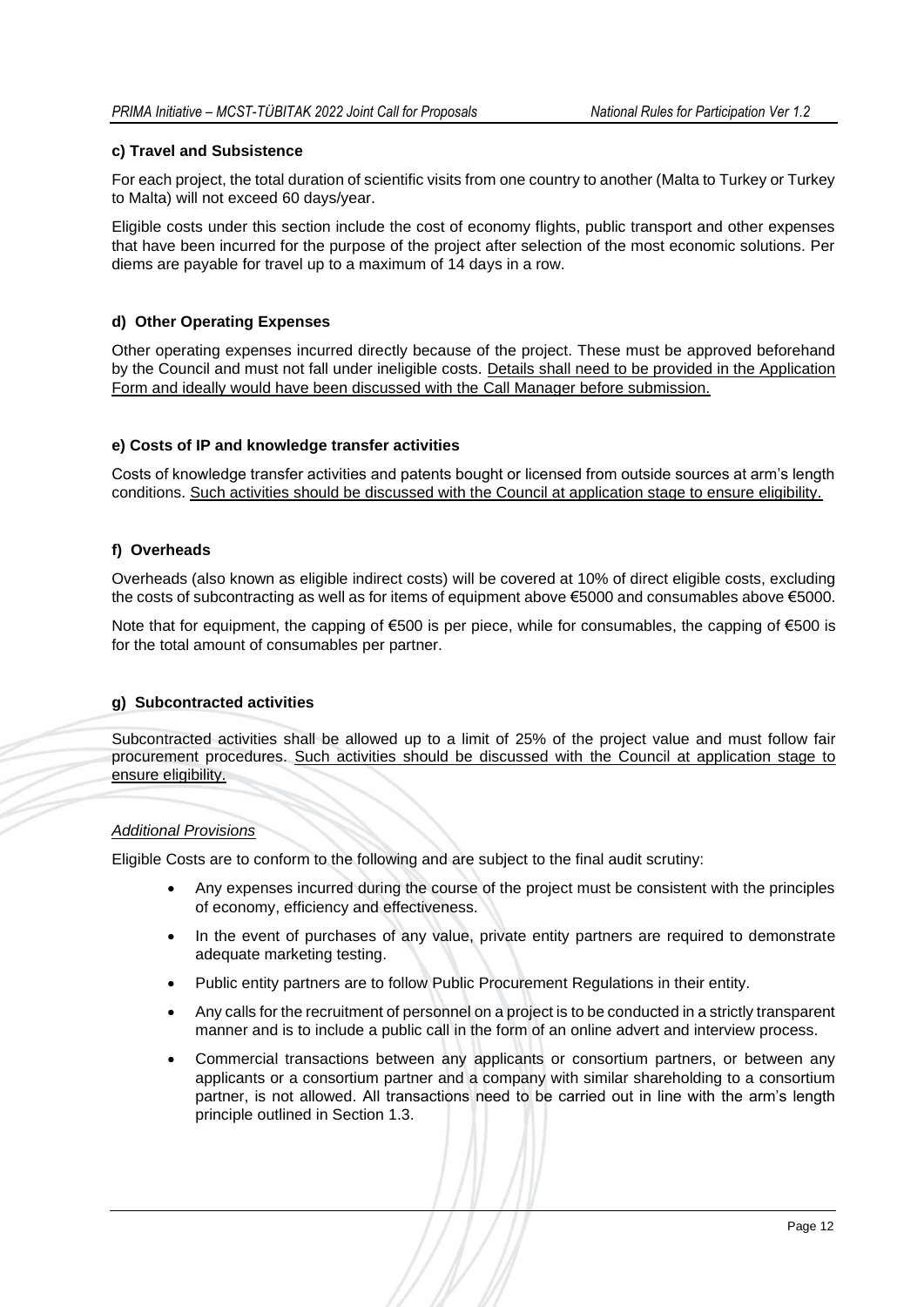#### *Aid Intensity*

The financial contribution to a beneficiary applying under Regulation A shall be up to 75% of the eligible costs incurred on the project by that beneficiary. The beneficiary must finance the remaining percentage of the eligible costs. It is not possible for a Beneficiary to cover the remaining percentage contribution 'inkind'.

#### *Applicable State Aid Regulations and Obligations*

Assistance provided under Regulation A of these National Rules for Participation is in line with the [Commission Regulation \(EU\) No. 1407/2013 of 18 December 2013 on the application of Articles 107 and](http://ec.europa.eu/competition/state_aid/legislation/de_minimis_regulation_en.pdf)  [108 of the Treaty on the Functioning of the European Union to de minimis aid \(the de minimis](http://ec.europa.eu/competition/state_aid/legislation/de_minimis_regulation_en.pdf)  [Regulation\).a](http://ec.europa.eu/competition/state_aid/legislation/de_minimis_regulation_en.pdf)s amended by [Commission Regulation \(EU\) 2020/972 of 2 July 2020, amending Regulation](https://eur-lex.europa.eu/legal-content/EN/TXT/PDF/?uri=CELEX:32020R0972&from=EN)  [\(EU\) No 1407/2013 as regards it prolongation and amending Regulation \(EU\) No 651/2014 as regards its](https://eur-lex.europa.eu/legal-content/EN/TXT/PDF/?uri=CELEX:32020R0972&from=EN)  [prolongation and relevant adjustments.](https://eur-lex.europa.eu/legal-content/EN/TXT/PDF/?uri=CELEX:32020R0972&from=EN)

The total amount of *de minimis* aid granted to a single undertaking shall not exceed the amount of €200,000 over any period of three consecutive fiscal years. The total amount of *de minimis* aid granted to a single undertaking performing road freight transport for hire or reward shall not exceed €100 000 over any period of three fiscal years.

This aggregate maximum threshold applies in principle to all economic sectors with the exception of the road transport, agriculture and fisheries sectors for which different thresholds and criteria apply. This period covers the fiscal year concerned as well as the previous two fiscal years. 'Fiscal year' means the fiscal year as used for tax purposes by the undertaking concerned.

This maximum threshold would include all State aid granted under this aid scheme and any other State aid measure granted under the *de minimis* rule including that received from any entity other than the Malta Council for Science and Technology. Any *de minimis* aid received in excess of the established threshold will have to be recovered, with interest, from the undertaking receiving the aid.

The de minimis declaration form must be filled in and submitted together with the national application form. For successful applications, an updated declaration form shall be provided at the time of the signing of the Grant Agreement, ensuring that the applicant remains eligible for funding under the State Aid regime.

Assistance approved under this aid scheme is NOT:

- i. Aid granted to undertakings active in the fishery and aquaculture sector, as covered by Council Regulation (EC) No. 104/2000.
- ii. Aid granted to undertakings active in the primary production of agricultural products.
- iii. Aid granted to undertakings active in the sector of processing and marketing of agricultural products, in the following cases:
	- a. Where the amount of the aid is fixed on the basis of the price or quantity of such products purchased from primary producers or put on the market by the undertakings concerned.
	- b. Where the aid is conditional on being partly or entirely passed on to primary producers.
- iv. Aid to export-related activities towards third countries or Member States, namely aid directly linked to the quantities exported, to the establishment and operation of a distribution network or to other current expenditure linked to the export activity.
- v. Aid contingent upon the use of domestic over imported goods.
- vi. Aid for the acquisition of road freight transport vehicles granted to undertakings performing road freight transport for hire or reward.

Where an undertaking is active in the sectors referred to in points (i), (ii) and (iii) above as well as in other sectors falling within the scope of the *de minimis Regulation*, the Council will ensure a separation of the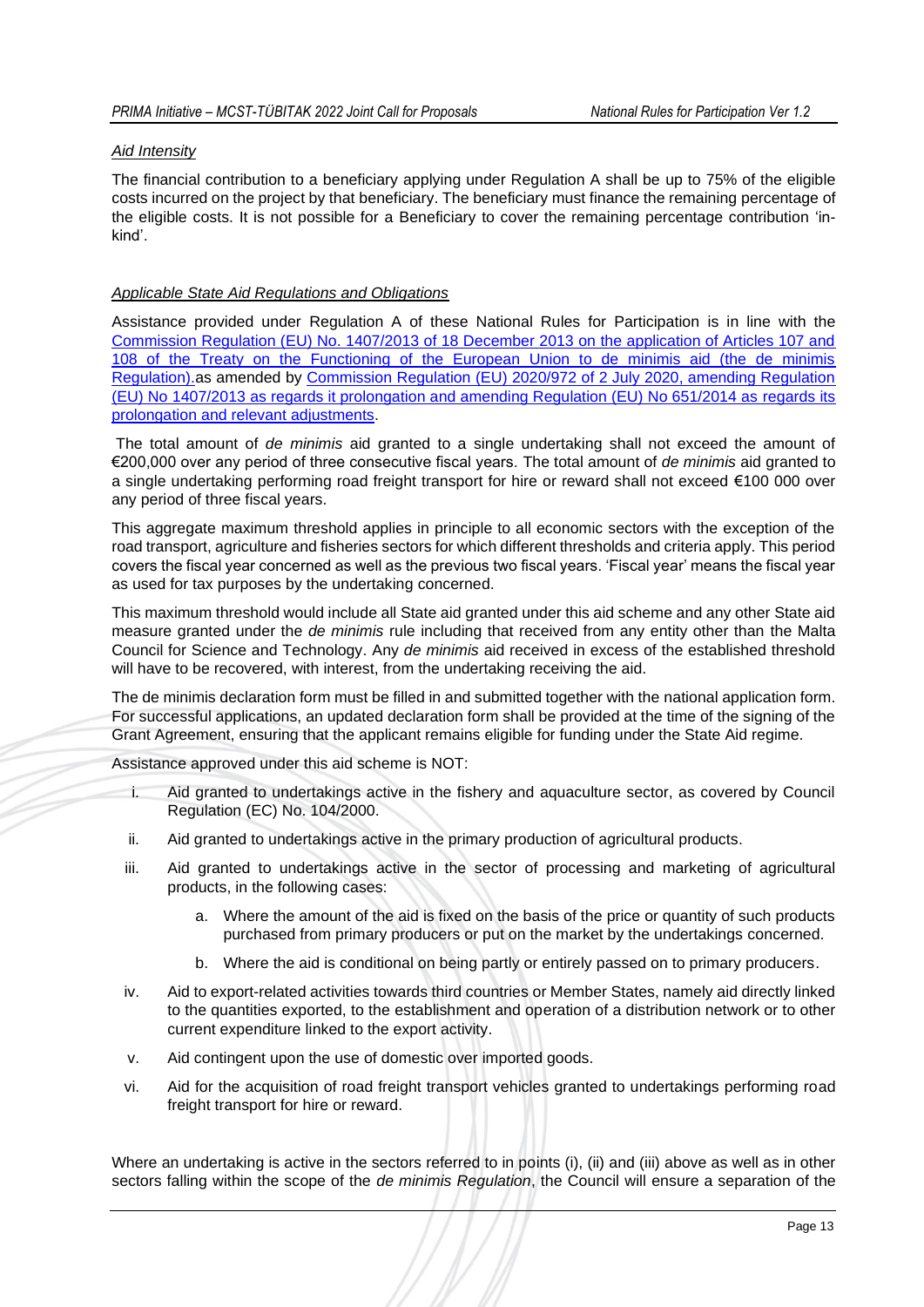activities or distinction of costs. Only those sectors eligible for assistance under the *de minimis Regulation* will be assisted. Activities in the sectors excluded from the scope of the de minimis Regulation will not benefit from assistance under this aid scheme.

In terms of Article 5 of the *de minimis Regulation*, *de minimis* aid granted under this initiative may be cumulated with *de minimis* aid granted in accordance with Commission Regulation (EU) No 360/2012 up to the ceiling laid down in that Regulation. It may be cumulated with *de minimis* aid granted in accordance with other de *minimis regulations* up to the relevant ceiling fixed in terms of these National Rules for Participation.

*De minimis aid* approved under this initiative shall not be cumulated with State aid in relation to the same eligible costs or with State aid for the same risk finance measure, if such cumulation would exceed the highest relevant aid intensity or aid amount fixed in the specific circumstances of each case by a block exemption regulation or a decision adopted by the European Commission. *de minimis aid* which is not granted for or attributable to specific eligible costs may be cumulated with other State aid granted under a block exemption regulation or a decision adopted by the Commission.

**4.1.2. Eligible Costs under Regulation B:** *[Commission Regulation \(EU\) No 651/2014 of 17 June 2014](https://eur-lex.europa.eu/legal-content/EN/TXT/PDF/?uri=CELEX:32014R0651&from=EN)  [declaring certain categories of aid compatible with the internal market in application of Articles 107 and](https://eur-lex.europa.eu/legal-content/EN/TXT/PDF/?uri=CELEX:32014R0651&from=EN) 108 [of the Treaty.](https://eur-lex.europa.eu/legal-content/EN/TXT/PDF/?uri=CELEX:32014R0651&from=EN)* as amended by [Commission Regulation \(EU\) No 2017/1084 of 14 June 2017 amending](https://eur-lex.europa.eu/legal-content/EN/TXT/PDF/?uri=CELEX:32017R1084&from=EN)  [Regulation \(EU\) No 651/2014 as regards aid for port and airport infrastructure, notification thresholds for](https://eur-lex.europa.eu/legal-content/EN/TXT/PDF/?uri=CELEX:32017R1084&from=EN)  [aid for culture and heritage conservation and for aid for sport and multifunctional recreational](https://eur-lex.europa.eu/legal-content/EN/TXT/PDF/?uri=CELEX:32017R1084&from=EN)  [infrastructures, and regional operating aid schemes for outermost regions and amending Regulation \(EU\)](https://eur-lex.europa.eu/legal-content/EN/TXT/PDF/?uri=CELEX:32017R1084&from=EN)  [No 702/2014 as regards the calculation of eligible costs,](https://eur-lex.europa.eu/legal-content/EN/TXT/PDF/?uri=CELEX:32017R1084&from=EN) by [Commission Regulation \(EU\) 2020/972 of 2](https://eur-lex.europa.eu/legal-content/EN/TXT/PDF/?uri=CELEX:32020R0972&from=EN)  [July 2020 amending Regulation \(EU\) No 1407/2013 as regards its prolongation and amending Regulation](https://eur-lex.europa.eu/legal-content/EN/TXT/PDF/?uri=CELEX:32020R0972&from=EN)  [\(EU\) No 651/2014 as regards its prolongation and relevant adjustments,](https://eur-lex.europa.eu/legal-content/EN/TXT/PDF/?uri=CELEX:32020R0972&from=EN) and by [Commission](https://eur-lex.europa.eu/legal-content/EN/TXT/PDF/?uri=CELEX:32021R1237&from=EN) Regulation [\(EU\) 2021/1237 of 23 July 2021 amending Regulation \(EU\) No 651/2014 declaring certain categories of](https://eur-lex.europa.eu/legal-content/EN/TXT/PDF/?uri=CELEX:32021R1237&from=EN)  [aid compatible with the internal market in application of Articles 107 and 108 of the Treaty,](https://eur-lex.europa.eu/legal-content/EN/TXT/PDF/?uri=CELEX:32021R1237&from=EN) and as may be subsequently amended.

#### **a) Personnel Costs**

Wages of researchers and technical personnel, and other supporting staff, to the extent and for the duration that they are directly engaged on the approved research project.

i) All employees in respect of whom wage costs are claimed must be registered with Jobsplus and covered by a valid contract of employment in terms of the national legislation on employment.

ii) Personnel Costs related to Project Management are further limited to 10% of the project value.

iii) Students can be engaged on the project and paid an annual stipend of €6,000 when reading for a master's degree or an annual stipend of €8,000 when reading for a Doctoral degree. Note that for every engaged student, a full-time researcher must be employed by the applicant to specifically work on the awarded research project.

iv) Personnel costs are calculated as follows:

The hourly rate (z) is calculated using the formula:

€ z = (basic salary + allowances) / yearly workable hours as *per* the employee's contract of employment with the applying entity. The total hours worked on the awarded research project by a full-time employee shall not exceed 1760 hours *per annum*.

Eligible salaries are pinned to the following hourly rates (including National Insurance and Inland Revenue and allowances) and personnel limits per project: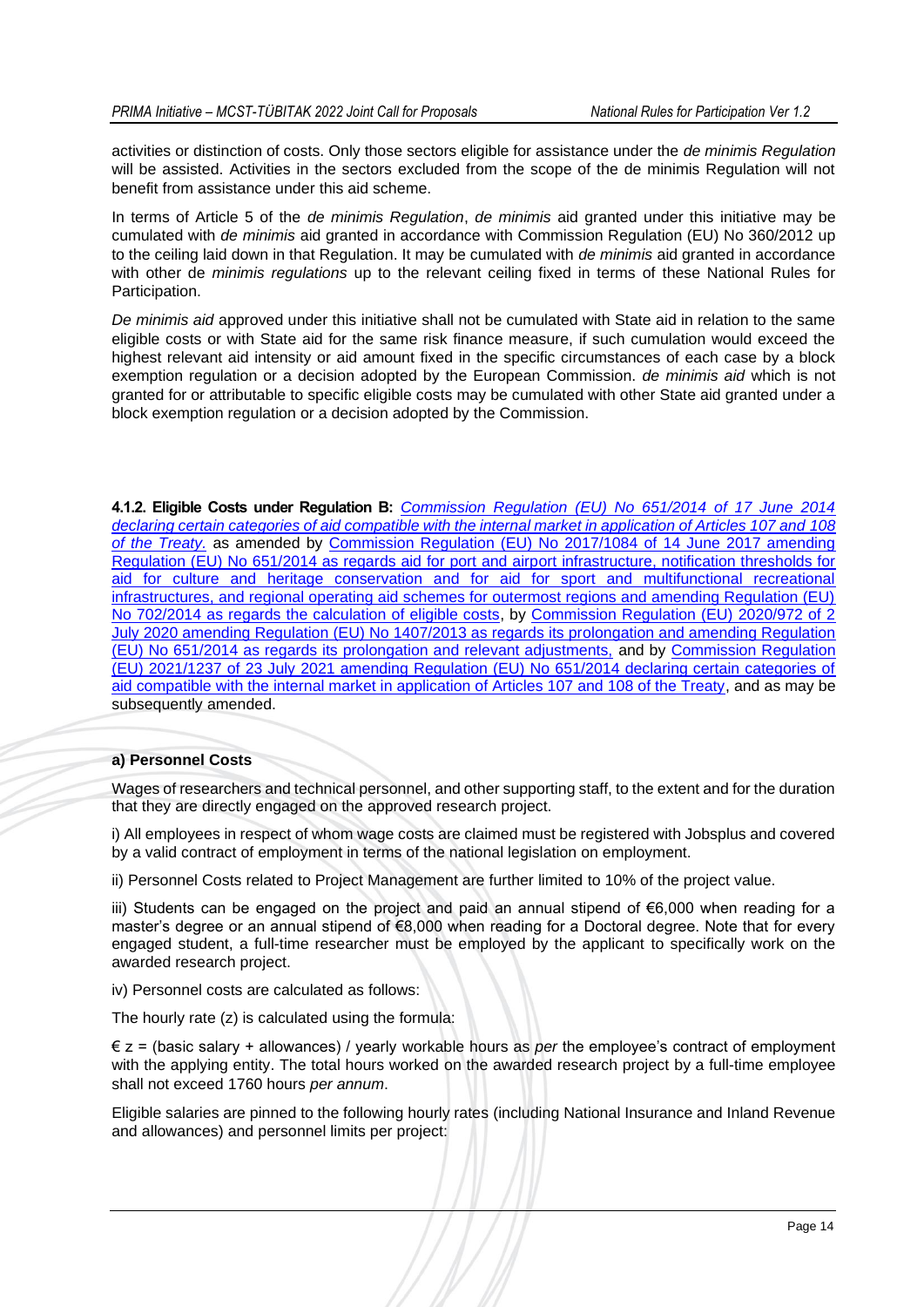| <b>Role in Project</b>                                                     | <b>Hourly rates</b>         | Limits per project |
|----------------------------------------------------------------------------|-----------------------------|--------------------|
| Management or equivalent                                                   | Up to $\epsilon$ 50.00/hour | Max 2 per project  |
| Senior<br>Researcher*<br>or<br>equivalent                                  | Up to $€35.25/hour$         | No limits          |
| Researcher <sup>¥</sup> or equivalent                                      | Up to $\in$ 25.25/hour      | No limits          |
| technician,<br>Operational,<br>research support assistant or<br>equivalent | Up to $\in$ 13.85/hour      | No limits          |

*The rates stated in the table above are for the year 2022. For subsequent years a 5% increase per year is allowed.* 

\*The term 'senior researcher' is to be used for a postdoctoral researcher with a specialist and high level of local and international experience in the field. Individuals possessing a high level of experience in industry can still be considered.

¥The term 'researcher' is to be used for a Bachelor's, Master's or a PhD degree holder and hence the hourly rate should be equivalent to the degree held by the relevant individual.

Personnel in salary brackets that are higher than those noted above will still only be reimbursed at the rates of the eligible brackets above depending on their role in the project. The hourly rates will have to be noted in the Budget Breakdown Form (Annex VIII). In the case of existing personnel, names of the individuals will also have to be noted in the Budget Breakdown Form and their respective CVs need to be submitted in the joint application form (Section 3 – Project Management).

v. Filled time sheets are to be retained for all personnel, including students, as proof of number of hours spent on the project. Documentation of the utilisation of the employees' internally funded research quota for other research activities is to be retained as this evidence may be required by the auditors.

#### **b) Specialised equipment and research consumables**

The costs and/or leasing of specialised equipment (including specialised software), to the extent and for the period used for the project, may be eligible. If a specialised laptop/PC is going to be claimed, please specify its usage and specifications.

Where such costs are not used for their full life for the project, only the depreciation costs corresponding to the life of the project, as calculated on the basis of generally accepted accounting principles are considered as eligible. The depreciation costs must be verified by a Certified Public Accountant.

The costs incurred to purchase research consumables. The overall value of consumables typically cannot exceed 30% of project value. Proposals with consumables exceeding 30% of the project value need to be discussed at application stage.

#### **c) Costs of IP and knowledge transfer activities**

Costs of knowledge transfer activities and patents bought or licensed from outside sources at arm's length conditions. Such activities should be discussed with the Council at application stage to ensure eligibility.

#### **d) Other Operating Expenses**

Other operating expenses incurred directly as a result of the project. These must be approved beforehand by the Council and must not fall under ineligible costs. Details shall need to be provided in the National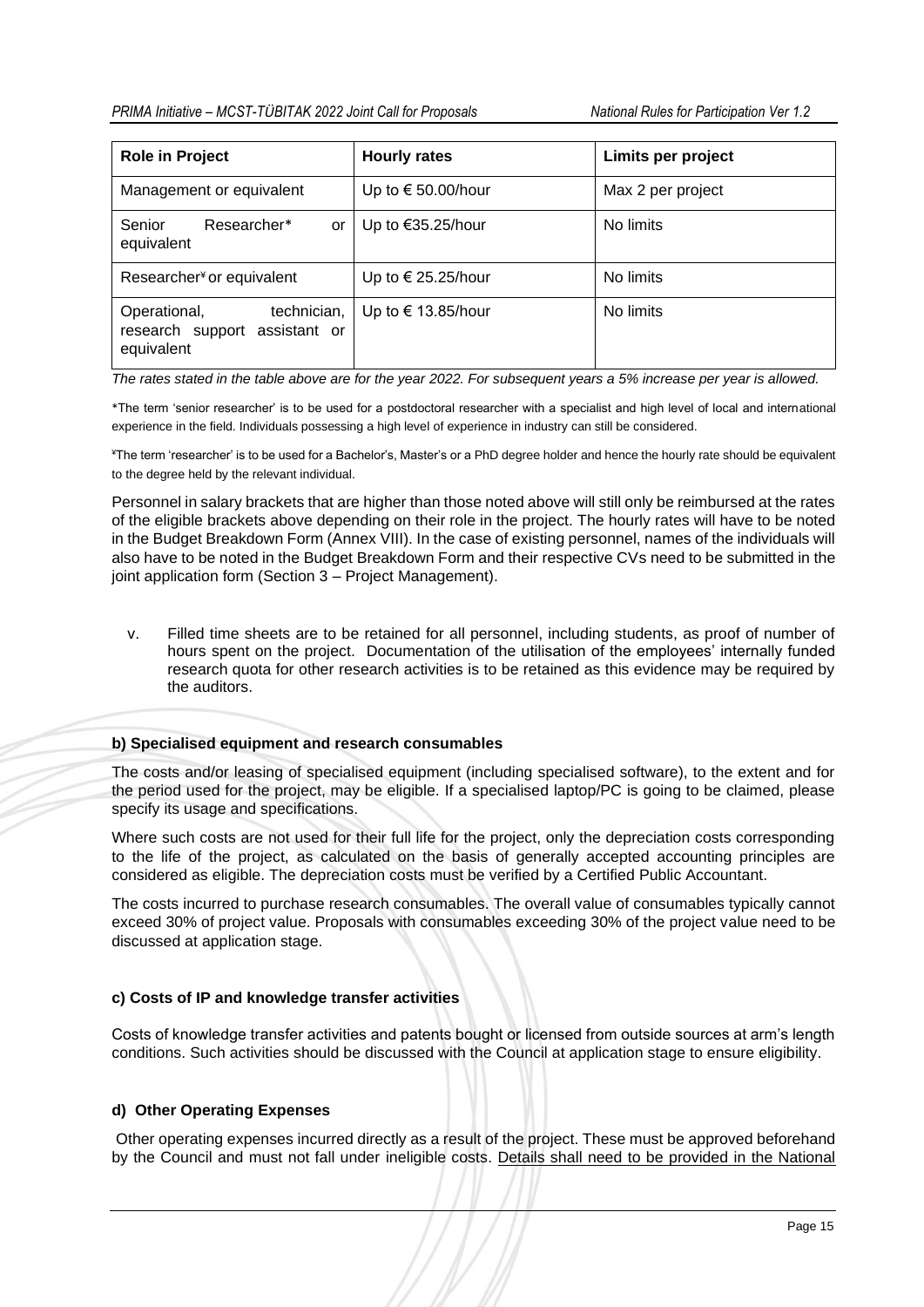Application Form and ideally would have been discussed with the National Contact Point before submission.

#### **e) Overheads**

Overheads (also known as eligible indirect costs) that are incurred directly as a result of the project will be covered at 10% of direct eligible costs, excluding the costs of subcontracting as well as for items of equipment above €5000 and consumables above €5000. Note that for equipment, the capping of €500 is per piece, while for consumables, the capping of €500 is for the total amount of consumables per partner.

#### **f) Subcontracting Activities**

Subcontracted activities shall be allowed up to a limit of 25% of the project value and must follow fair procurement procedures. Such activities should be discussed with the Council at application stage to ensure eligibility.

#### *Aid Intensity*

The aided part of the research and development project shall completely fall within one or more of the following categories:

- a) Fundamental research
- b) Industrial research
- c) Experimental development

The aid intensity for each beneficiary shall not exceed the following thresholds:

| <b>Type of Research</b>                                                                                  | <b>Small</b><br>Undertaking | <b>Medium</b><br>Undertaking | Large<br><b>Undertaking</b> |
|----------------------------------------------------------------------------------------------------------|-----------------------------|------------------------------|-----------------------------|
| <b>Fundamental Research</b>                                                                              | 100%                        | 100%                         | 100%                        |
| Industrial Research                                                                                      | 70%                         | 60%                          | 50%                         |
| Industrial Research with an                                                                              | 80%                         | 75%                          | 65%                         |
| effective Collaboration and/or<br>widely<br>results are<br>disseminated                                  |                             |                              |                             |
| <b>Experimental Development</b>                                                                          | 45%                         | 35%                          | 25%                         |
| Experimental Development<br>with an effective collaboration<br>and/or results are widely<br>disseminated | 60%                         | 50%                          | 40%                         |

The project involves effective collaboration if at least one of the following (a or b) requirements is satisfied:

a. Project is being undertaken between undertakings among which at least one is an SME, or is carried out in at least two Member States, or in a Member State and in a Contracting Party of the EEA Agreement, and no single undertaking bears more than 70% of the eligible costs,

- **or**
- b. Between an undertaking and one or more Research and Knowledge-dissemination Organisation/s, where the latter bear at least 10% of the eligible costs and have the right to publish their own research results.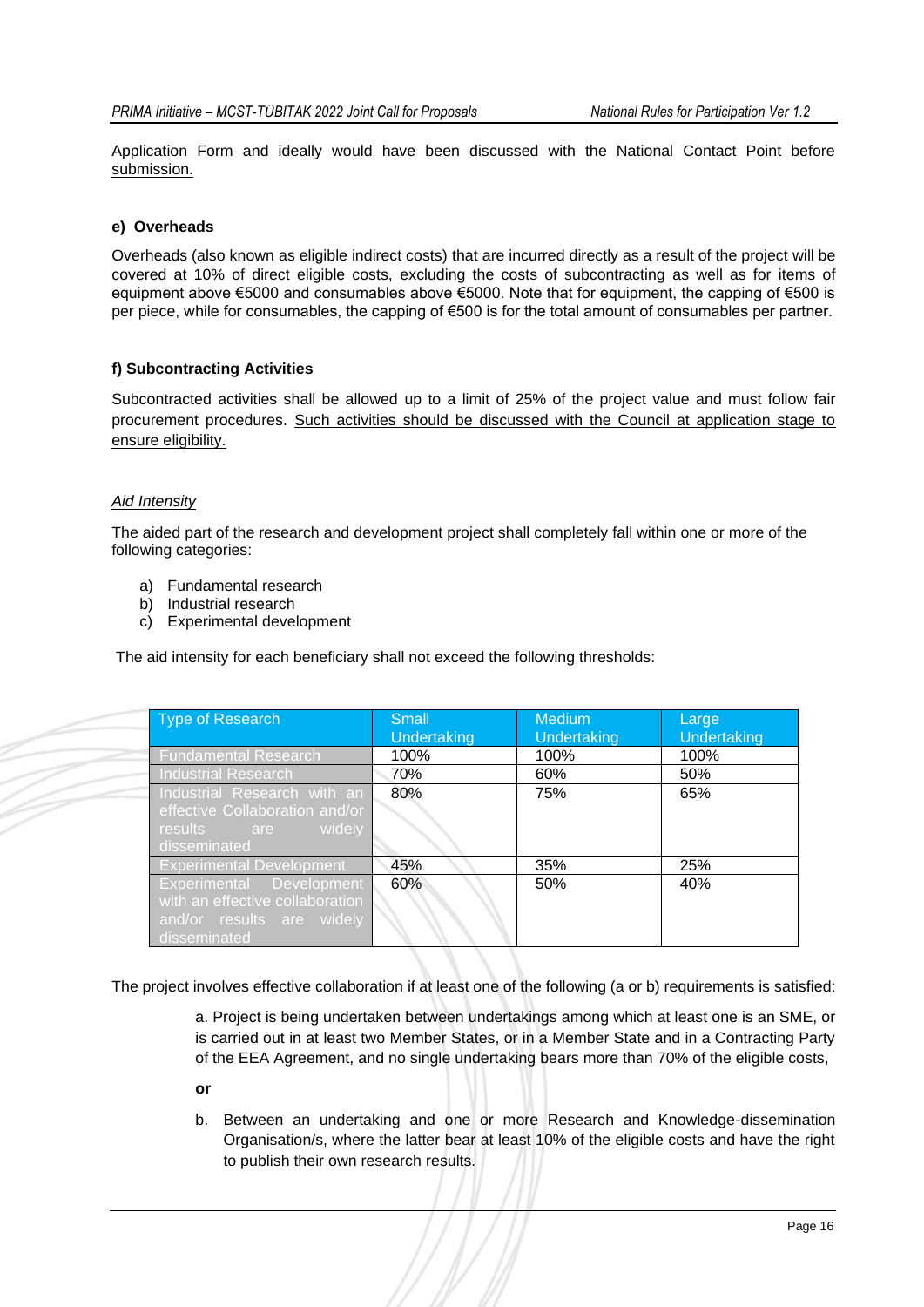For the results of the project to be considered as widely disseminated, this must be done through conferences, publications, open access repositories, or free or open-source software. The activities to be undertaken to satisfy these criteria must be clearly made visible in the Application Form.

The amount of assistance granted to participants will not exceed the thresholds laid down in Article 4(1) (i) of Commission Regulation (EU) No 651/2014.

#### *Additional Provisions*

Eligible Costs are to conform to the following and are subject to the final audit scrutiny:

- Any expenses incurred during the course of the project must be consistent with the principles of economy, efficiency and effectiveness.
- In the event of purchases of any value, private entity partners are required to demonstrate adequate marketing testing.
- Public entity partners are to follow Public Procurement Regulations in their entity.
- Any calls for the recruitment of staff on a project is to be conducted in a strictly transparent manner and is to include a public call in the form of an online advert and interview process.
- Commercial transactions between any Applicants or consortium partners, or between any Applicants or a consortium partner and a company with similar shareholding to a consortium partner, is not allowed. All transactions need to be carried out in line with the arm's length principle outlined in Section 1.3.

#### *Applicable State Aid Regulations and Obligations*

The terms and conditions set out in Regulation B of these National Rules for Participation are in line with the *[Commission Regulation \(EU\) No 651/2014 of 17 June 2014 declaring certain categories of aid](https://eur-lex.europa.eu/legal-content/EN/TXT/PDF/?uri=CELEX:32014R0651&from=EN)  [compatible with the internal market in application of Articles 107 and 108 of the Treaty,](https://eur-lex.europa.eu/legal-content/EN/TXT/PDF/?uri=CELEX:32014R0651&from=EN)* as amended by *[Commission Regulation \(EU\) No 2017/1084 of 14 June 2017 amending Regulation \(EU\) No 651/2014 as](https://eur-lex.europa.eu/legal-content/EN/TXT/PDF/?uri=CELEX:32017R1084&from=EN)  [regards aid for port and airport infrastructure, notification thresholds for aid for culture and heritage](https://eur-lex.europa.eu/legal-content/EN/TXT/PDF/?uri=CELEX:32017R1084&from=EN)  [conservation and for aid for sport and multifunctional recreational infrastructures, and regional operating](https://eur-lex.europa.eu/legal-content/EN/TXT/PDF/?uri=CELEX:32017R1084&from=EN)  aid [schemes for outermost regions and amending Regulation \(EU\) No 702/2014 as regards the calculation](https://eur-lex.europa.eu/legal-content/EN/TXT/PDF/?uri=CELEX:32017R1084&from=EN)  [of eligible costs,](https://eur-lex.europa.eu/legal-content/EN/TXT/PDF/?uri=CELEX:32017R1084&from=EN)* [by Commission Regulation \(EU\) 2020/972 of 2 July 2020 amending Regulation \(EU\) No](https://eur-lex.europa.eu/legal-content/EN/TXT/PDF/?uri=CELEX:32020R0972&from=EN)  [1407/2013 as regards its prolongation and amending Regulation \(EU\) No 651/2014 as regards its](https://eur-lex.europa.eu/legal-content/EN/TXT/PDF/?uri=CELEX:32020R0972&from=EN)  prolongation and relevant adjustments, [and by Commission Regulation \(EU\) 2021/1237 of 23 July 2021](https://eur-lex.europa.eu/legal-content/EN/TXT/PDF/?uri=CELEX:32020R0972&from=EN)  [amending Regulation \(EU\) No 651/2014 declaring certain categories of aid compatible with the internal](https://eur-lex.europa.eu/legal-content/EN/TXT/PDF/?uri=CELEX:32020R0972&from=EN)  [market in application of Articles 107 and 108 of the Treaty,](https://eur-lex.europa.eu/legal-content/EN/TXT/PDF/?uri=CELEX:32021R1237&from=EN) and as may be subsequently amended.

#### Assistance will not be granted if the aid is:

- i. related to export activities towards third countries or Member States, namely aid directly linked to quantities exported, to the establishment and operation of a distribution network or to the other current expenditure linked to export activity.
- ii. contingent upon the use of domestic in preference to imported goods.
- iii. granted in the sector of processing and marketing of agricultural products, in the following cases:
	- i. where the amount of the aid is fixed on the basis of the price or quantity of such products purchased from primary producers or put on the market by the undertakings concerned;
	- ii. where the aid is conditional on being partly or entirely passed on to primary producers.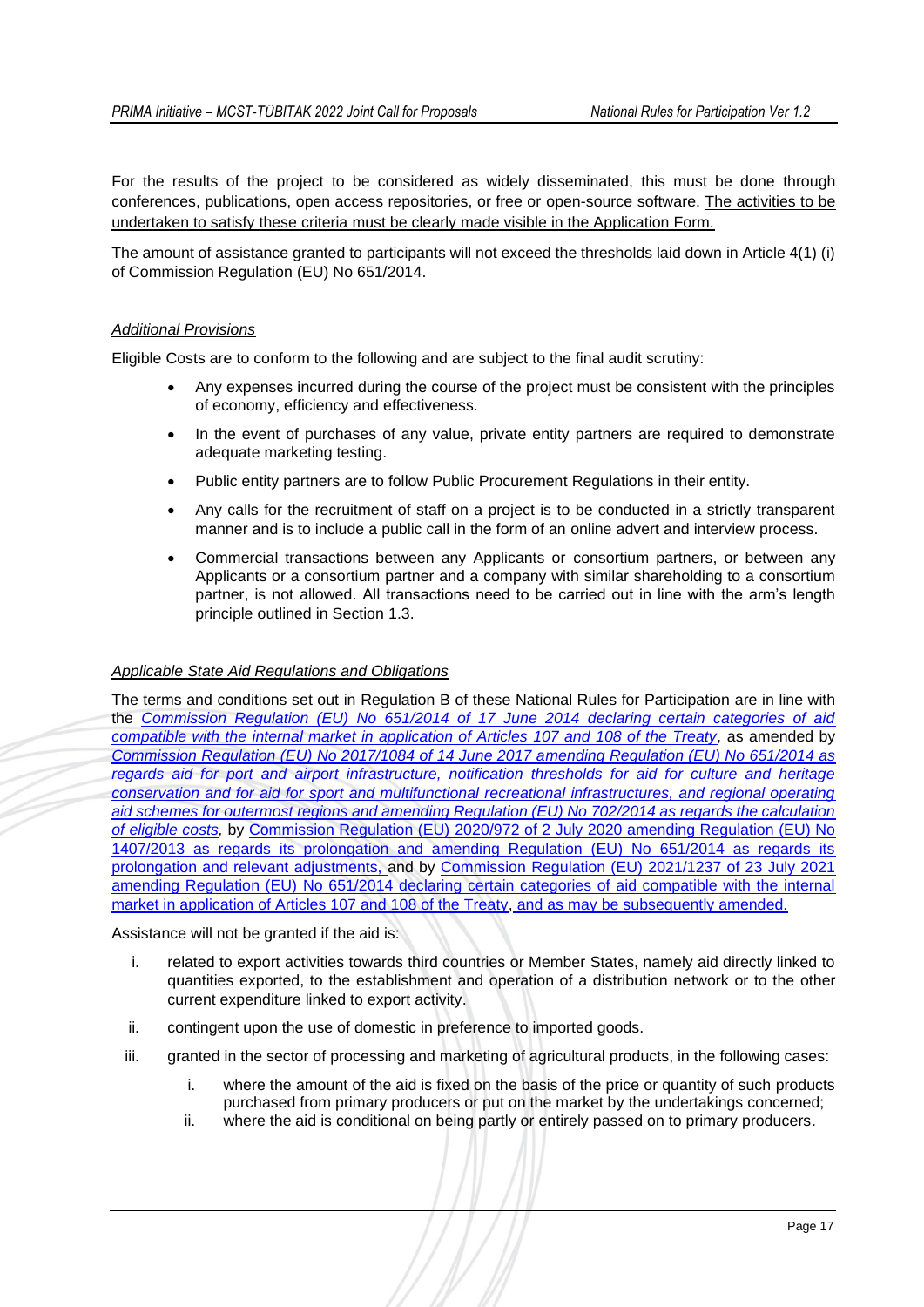- iv. granted in favour of a beneficiary which is subject to an outstanding recovery order following a previous Commission decision declaring an aid granted by Malta illegal and incompatible with the internal market.
- v. granted in favour of an undertaking in difficulty defined in terms of the Commission Regulation (EU) No 651/2014 of 17 June 2014, unless the undertaking was not in difficulty on 31 December 2019 but then became an 'undertaking in difficulty' in the period from 1 January 2020 to 31 December 2021.

Aid approved by the Corporation in terms of these National Rules for Participation will be suspended until the undertaking has reimbursed old, unlawful and incompatible aid that is subject to a recovery.

Rules on *cumulation of aid* shall be in line with Article 8 of the Commission Regulation (EU) No 651/2014 of 17th June 2014.

In determining whether the notification thresholds and the maximum aid intensities are respected, the total amount of State aid for the aided activity or project or undertaking shall be taken into account.

Where Union funding centrally managed by the institutions, agencies, joint undertakings or other bodies of the Union that is not directly or indirectly under the control of the Member State is combined with State aid, only the latter shall be considered for determining whether notification thresholds and maximum aid intensities or maximum aid amounts are respected, provided that the total amount of public funding granted in relation to the same eligible costs does not exceed the most favourable funding rate laid down in the applicable rules of Union law.

Aid granted under this incentive may only be cumulated with:

- a) any other State aid, as long as those measure concern different identifiable eligible costs,
- b) any other State aid, in relation to the same eligible costs, partly or fully overlapping, only if such cumulation does not exceed the highest aid intensity or aid amount applicable to the aid under Commission Regulation (EU) No 651/2014.

Aid awarded under these Incentive Guidelines shall not be cumulated with any *de minimis* aid in respect of the same eligible costs if such cumulation would result in an aid intensity exceeding those laid down in these Incentive Guidelines.

For any individual aid awarded in excess of €500,000 (or for beneficiaries active in primary agricultural production, each individual aid award for such production exceeding €60 000 and for beneficiaries active in the fishery and aquaculture sector, each individual aid award exceeding €30 000), the details of the beneficiary, the aid awarded, and the project details shall be published as provided for in Article 9 of the General Block Exemption Regulation.

# <span id="page-18-0"></span>**4.2 Ineligible Costs**

The following expenditure shall be considered as ineligible costs:

- Expenses related to loans, interest, etc.
- Recoverable value added tax.
- Expenses which are recoverable through other funding mechanisms.
- Re-purchase of equipment originally procured through other funding mechanisms.
- Purchase of equipment and services from partners or their subsidiaries.
- Opportunity costs related to foregone production and production downtime arising from the allocation of resources to the Project.
- Any activity related to the reproduction of a commercial product or process by a physical examination of an existing system or from plans, blueprints, detailed specifications or publicly available information.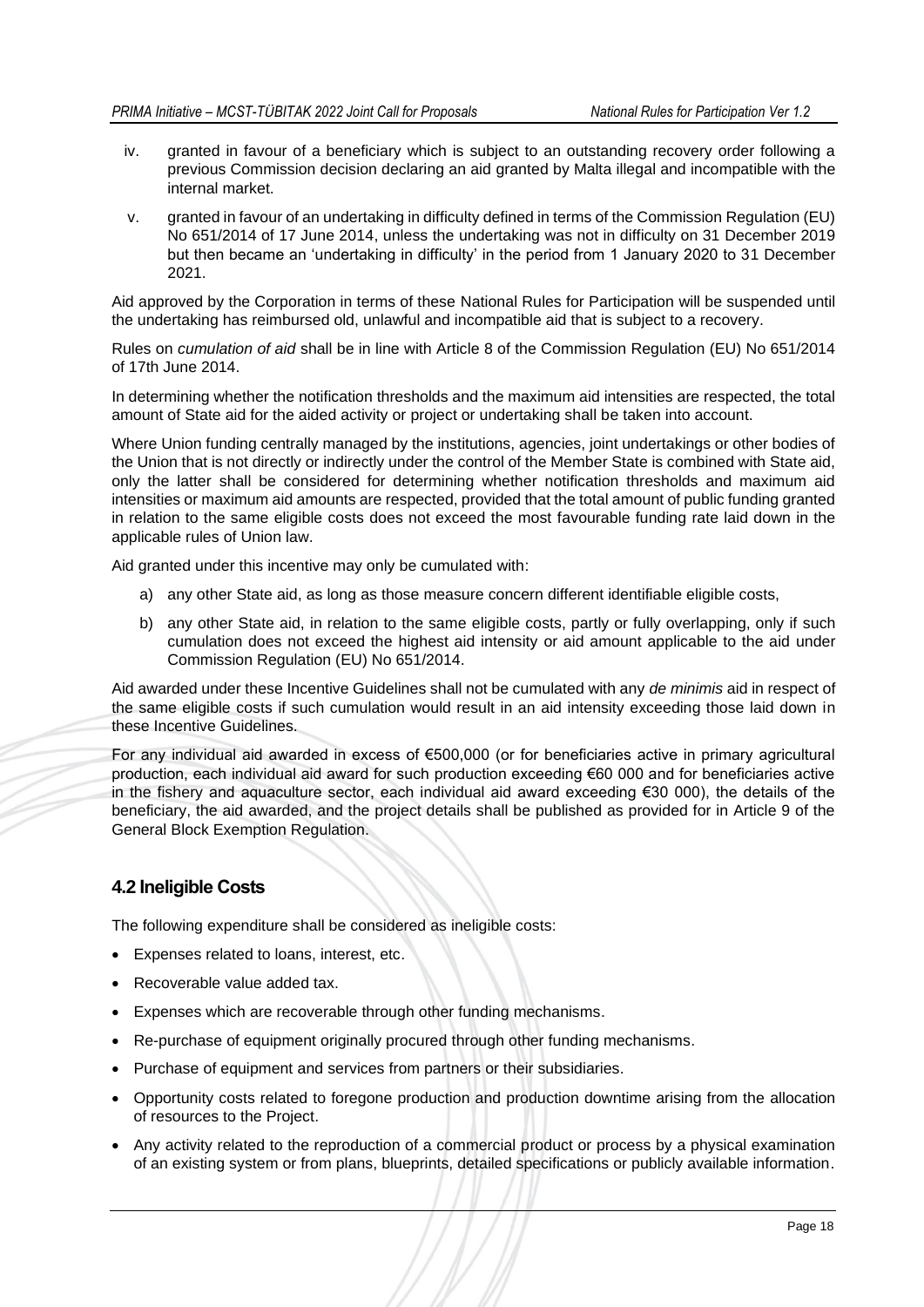- Standard office equipment.
- Personnel hours for travelling.
- Travel and Subsistence is an ineligible cost in relation to applications submitted under Regulation B
- Any other costs not listed down in Section 4.1.1 and 4.1.2. Any line items not seen to be compliant with the nature of the programme will be subtracted from the grant.

# <span id="page-19-0"></span>**5. Evaluation**

Proposal applications will be checked for eligibility by both Managing authorities. The Lead Applicant will be required to submit a copy of the **Joint Application Form and the National Administrative Form with Annexes** to the Council which may be downloaded from the Council's website or by contacting the Council. Any discrepancies will result in the overall proposal being ineligible.

The Council may undertake a due diligence exercise through its contractors for the purpose of administrative compliance. Further assurances, such as bank guarantees, may be required at the discretion of the Council.

Proposals that pass the eligibility check will then be scientifically evaluated. Each Managing Authority will follow their own scientific evaluation process and a final decision is taken by a Joint Committee that has equal representation of experts from both countries. The Joint Committee will decide which projects will be chosen for funding, in accordance with the stipulated evaluation criteria that may be found in the Call Text.

For applications submitted under Regulation B of these National Rules for Participation, evaluators shall be appointed to confirm, or otherwise, the proposed Research and Development type chosen by the applicant, as per the respective definitions of Fundamental Research, Industrial Research and Experimental Development. Definitions can be found in Section 1.3 of these National Rules for Participation. The aid intensity and grant amount will be awarded accordingly.

# <span id="page-19-1"></span>**6. Post Selection Process**

#### <span id="page-19-2"></span>**6.1 The Grant Agreement**

For each project approved for funding, individual **Grant Agreements** will be signed between the successful Applicant(s) and the Malta Council for Science and Technology. This Agreement will act as the basis for project funding and will regulate the transfer of funds to National beneficiaries based on these regulations.

The Principal Investigators from both countries must decide with the project partners on a common starting date for the project and send this information to the Managing Authorities t in order to ensure that the National Contracts are synchronised in time to cover all the periods of the project.

The Council reserves the right not to proceed with signing any National Grant Agreement in the event that doing so would be too high an exposure risk to the Council.

The Project Contact Point must provide two (2) images related to the project and an abstract upon signing the Grant Agreement. These will be used to publicise the award.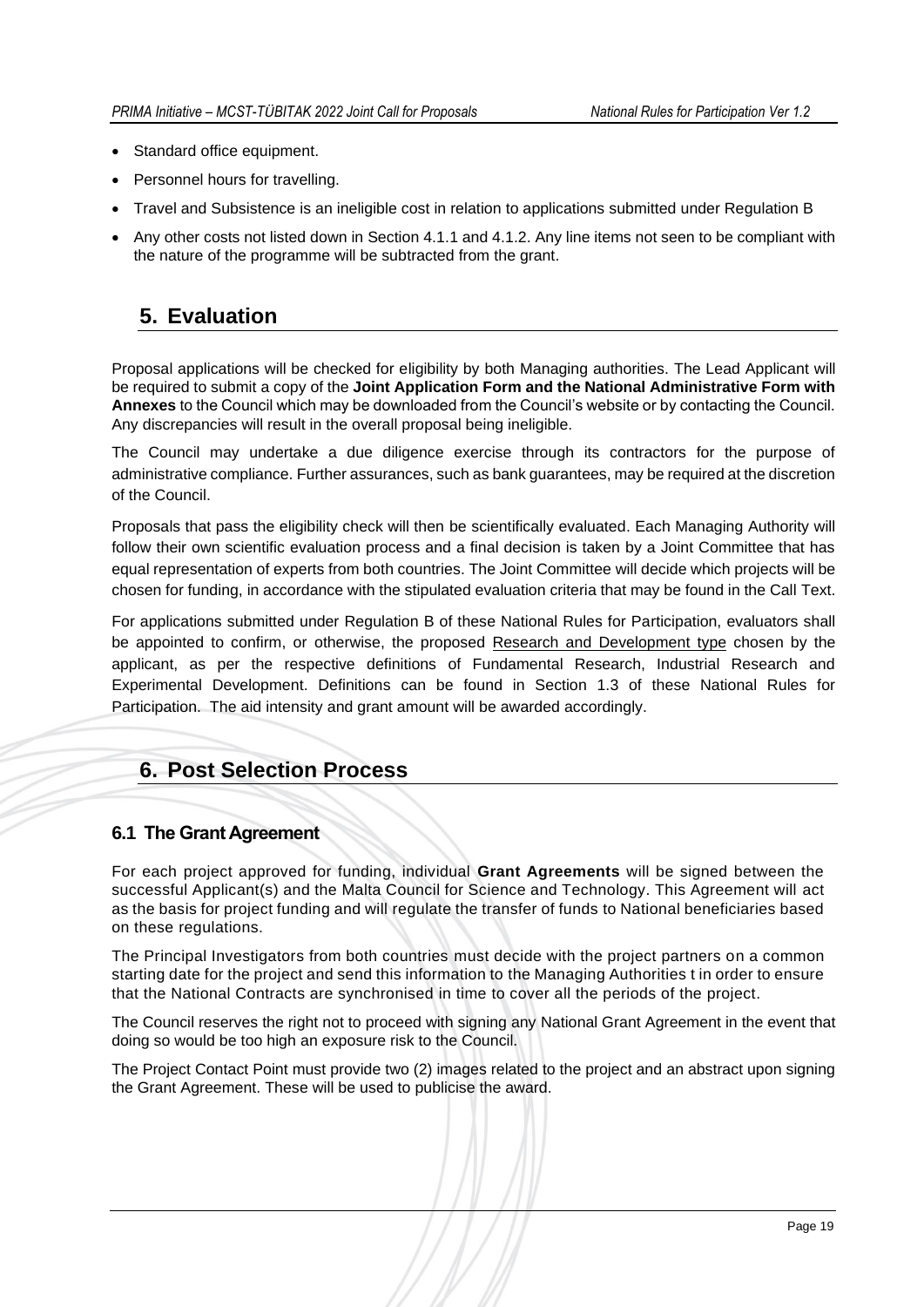# <span id="page-20-0"></span>**6.2 Start Date and End Date**

The project will start on a pre-determined date as agreed by all the respective parties and determined in the Grant Agreement, in line with Section 3.1 of the National Rules for Participation. The Start Date should be within 3 months of the publishing of results.

In view of the particular nature of the Grant Agreement, the said agreement will not be signed simultaneously by all parties but will be signed by all the parties separately. Each party will signify the date of signing and the Grant Agreement will come into force on the date on which the final signature is made thereon (hereinafter the "Agreement Date").

Between the Agreement Date and the Start Date, the Project Contact Point should ensure that all activities required for a smooth project start are completed.

To be eligible for funding, all expenses must be incurred between the Start Date and the End Date of the Project.

# <span id="page-20-1"></span>**6.3 Double Funding**

Funding under this joint initiative is made available on the basis that the Applicant has not benefited and will not benefit from any other grant or financial incentive of whatever nature, applied for and/or utilised for the same scope as that subject of the funding requested under this joint initiative. Provided that, in the case where the application covers work that is part of a larger project, the Applicant must submit a table as an appendix to the application form that shows a comprehensive list of the items of work and the source of funding for each item.

The Applicant will be required to sign a declaration to this effect and authorising the Council to exchange essential information related to the project with other funding agencies, both local and overseas, for any necessary checks.

# **6.4 Project Extensions**

Time extension requests will need to be approved by the Joint Committee.

# <span id="page-20-2"></span>**7. Funding, Management and Progress Monitoring**

# <span id="page-20-3"></span>**7.1 Allocation and Disbursement of Funding**

Following the termination of the project or expiry of the Grant Agreement, the Project Contact Point will be required to submit a Final Technical Project Report for the whole project, thus covering the work undertaken.

For the purpose of funding and reporting, a project submission shall be divided into a number of Stages. Each Stage shall be of 12 months duration. Funding for any one Stage shall not exceed 80% of the total project financial contribution due. Total financial contribution over the lifetime of the project shall not exceed the funding limit as established in the Grant Agreement, irrespective of actual expenditure.

The periodic funding will be allocated according to the following schedule:

1. For the first Stage, the Council will make an initial advance payment of 100% of the due financial contribution in relation to that particular Stage. This will be calculated on the Applicant's component of projected expenditure for that Stage and include both direct and indirect costs.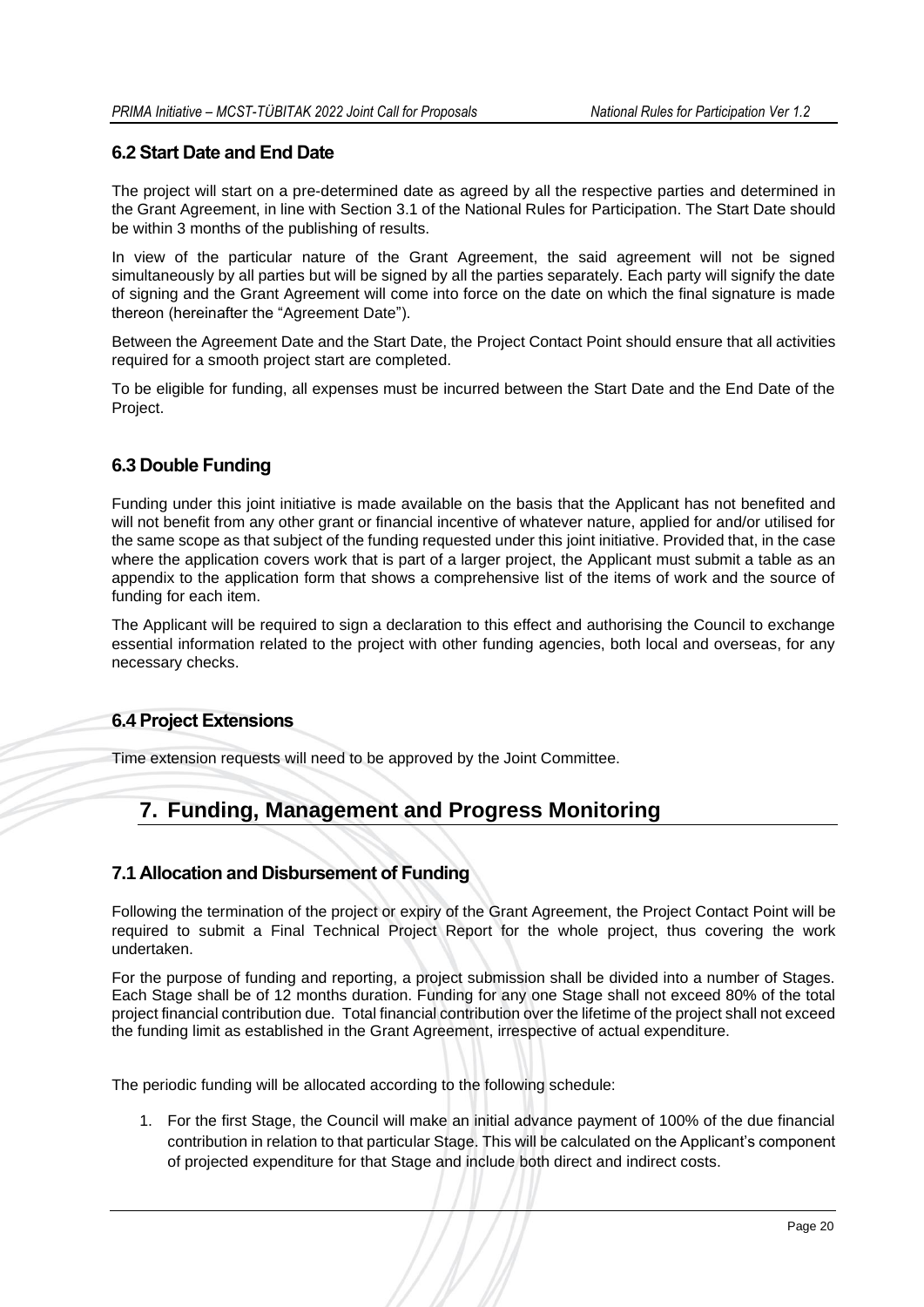In the case of a single-Stage project (one 12-month period), the Council will make an advance payment to the applicant equivalent to 80% of the due financial contribution calculated on the projected costs. This will include both direct and indirect eligible costs.

2. At the end of each Stage, the Project Contact Point will be required to submit a Technical Stage Report and a Financial Stage Report to the Council with details of actual expenditure over the past stage, together with an updated forecast of projected expenditure for the following stage.

Both stage reports have to be approved by the Council before moving to the next stage. This should be in line with the templates for stage and final reports as provided by the Council and annexed to the Grant Agreement.

- 3. For the second Stage, the Council will calculate the due financial contribution in relation to that particular Stage based on the Financial Stage Report submitted. This contribution will be calculated as forecast eligible expenditure, adjusted for any overspend or underspend of the preceding Stage.
- 4. Except for the final Stage of the project, the Council will make an advance payment equivalent to 100% of the due financial contribution in relation to that particular Stage, calculated as in bullet (3) above.
- 5. For the final Stage of the project, the Council will make an advance payment of up to 80% of the due financial contribution calculated as in bullet (3) above. However, the Council shall retain 20% of the total project grant to be transferred only upon successful completion of the project.
- 6. Following the termination of the project or expiry of the Grant Agreement, the Project Contact Point will be required to submit a Final Technical Project Report together with a Final Financial Report for the whole project, thus covering the work and expenditure undertaken. The Final Financial Report needs to be audited by a certified auditor appointed by the Applicant and approved by the Council once submitted. The audit should determine the total eligible costs and compare these to the funds forwarded. The Council reserves the right to appoint an auditor to audit the Project Financial Audit as submitted. Failure to submit a timely audited Financial Report may result in the Council recovering all funds disbursed across the project.
- 7. As soon as the verifications and audits are finalised and cleared, the Council will release the retention money due. In the case of overpayment, the Applicant will be required to refund the underspent amount to the Council within a specific timeframe, or as agreed to with the Council.

The Council reserves the right to alter the funding parameters as deemed appropriate.

# <span id="page-21-0"></span>**7.2 Dissemination & Externalisation**

Any articles and text material related to the project should include the words:

*'Project <Project Name> funded by the Malta Council for Science and Technology* and the Scientific Technological Research Council of Turkey (TÜBITAK) *through the MCST-TÜBITAK 2022 Joint Call for R&I projects. This initiative is part of the PRIMA Programme supported by the European Union.*

Any websites or printed material related to the project should also include the MCST, TÜBİTAK, PRIMA and the European Union logos.

During the term of Agreement and for five (5) years thereafter, the Applicant shall include and prominently feature the MCST, TÜBİTAK, PRIMA and EU logos in any publicity related to the project.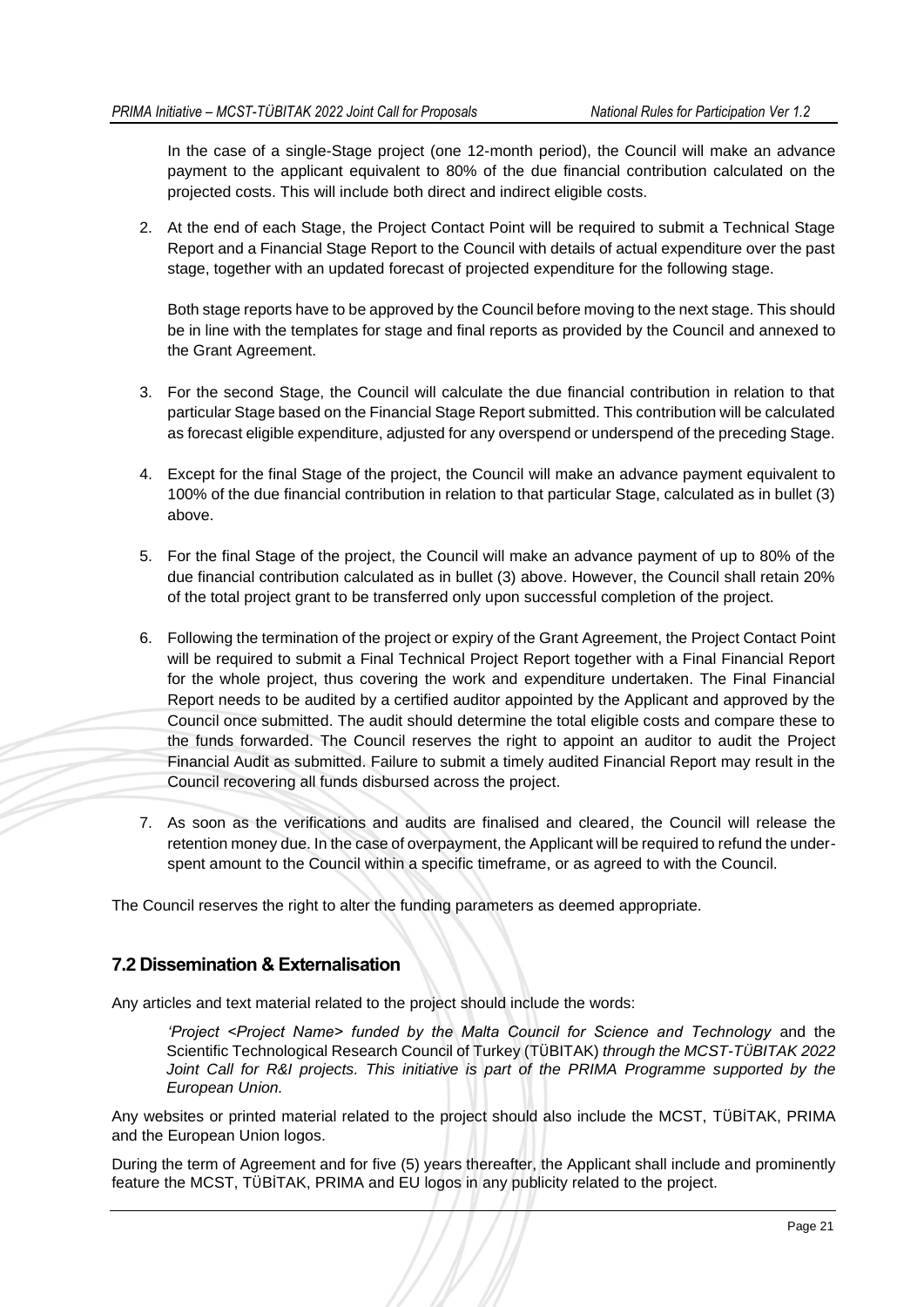All publicity material shall be vetted and approved by the MCST before publication and should make mention of the initiative and the Council. In the case where printed material is published without the required co-labelling, the Applicant shall be obliged to publish a correction at its own expense in the subsequent issue of the publication.

# <span id="page-22-0"></span>**7.3 Reporting**

On the last day of a stage, an End of Stage Technical Report is to be presented to the Council. An End of Stage Financial Report is then to be submitted within one month from the end of the stage.

On the last day of the project, the Project Contact Point is required to submit a Final Technical Project Report. The final audited Financial Report covering the work and expenditure undertaken during the entire project shall need to be submitted by not later than four (4) weeks from the stipulated end of project date.

The Council reserves the right to request additional project-related information.

Approval of the stage reports allows the beneficiary to proceed with the next stage of the project. Approval of the final reports permits the release of the retention.

In the event that a project is found to be in breach of the Grant Agreement or to materially depart from the submitted application, the Council reserves the right to discontinue the award and the applicant may be required to refund the Grant in part or in full. In any such event, the Council may also exclude an applicant from participating in future calls.

The project contact point shall set a schedule for quarterly progress meetings with the Council to take place as part of the reporting work package.

The templates provided by the Council should be used to develop the End of Stage Technical and Financial Reports as well as the Final Technical and Financial Reports.

The End of Stage Technical and Financial Reports shall contain the following details:

- (i) An account of project activity and achievements over the past stage compared with the originally submitted application.
- (ii) An account of actual expenditure over the past stage compared with the originally submitted budgeted expenditure. All financial reports must be signed by the person responsible for the financial management and assembled as per the instructions in the Grant Agreement.
- (iii) An updated forecast of project activity and projected achievements for the following stage.
- (iv) An updated forecast of projected expenditure for the following stage.

The beneficiary shall appoint an auditor to conduct a detailed financial audit, following the completion of the project. The audit will consist of, at least, the following checks:

- **Accounts**
- Physical inventory
- Timesheets and payslips / employee contracts
- Receipts for all equipment and consumables
- Bank statements for the Project Account

The Council reserves the right to appoint an auditor to audit the Project Financial Audit as submitted.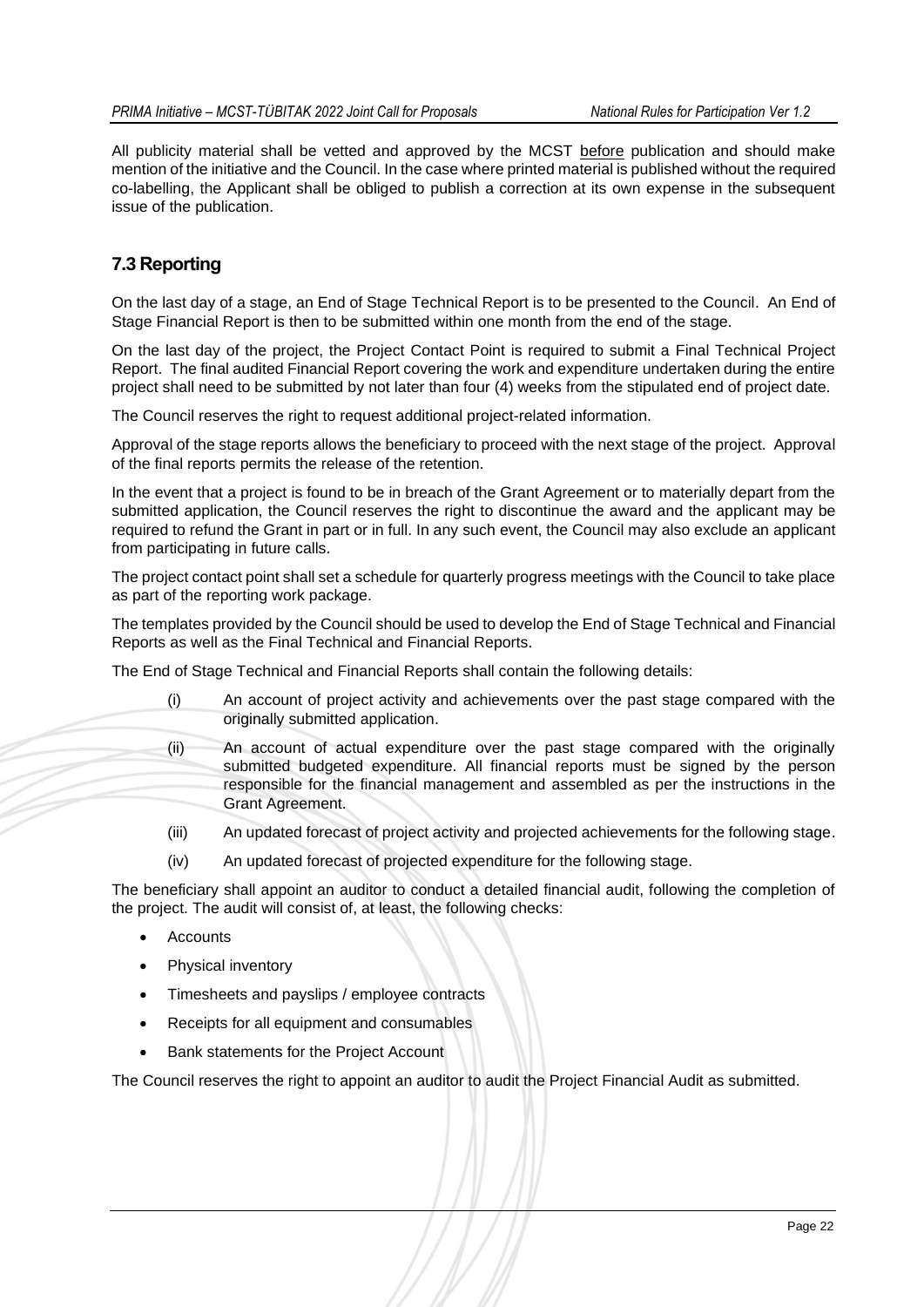# <span id="page-23-0"></span>**7.4 Accountability**

The beneficiaries shall open a specific project bank account and records, clearly distinguishable from their other accounting records. All relevant expenses must be recorded in these accounts. All funding payments by the Council must be deposited in the project bank account.

Eligible expenses must have been determined in accordance with the usual accounting and management principles and practices of the applicant. Direct eligible costs must be backed up with the relevant documentation as specified in the Grant Agreement.

# <span id="page-23-1"></span>**7.5 Supervening Circumstances**

The Project Contact Point is obliged to immediately advise the Council of any internal or extraneous significant event which might affect the validity or implementation of the project. This obligation applies to the entire period between the submission of the Project Application and the completion of the project.

The Council, at its own discretion, shall either give such directives as it deems necessary for the furtherance of the project or re-assess the project in its entirety accordingly.

Failure on the part of the Project Contact Point to respect this obligation may lead the Council to suspend or terminate funding for the project and request a refund of funds already paid out.

If during the course of a project a partner withdraws from the Project Consortium, the Applicant will immediately advise the Council. In this event, the relevant articles of the Project Consortium Agreement and the National Grant Agreement shall apply.

# <span id="page-23-2"></span>**7.6 Default**

If the implementation of a project becomes impossible or if the Applicant fails to implement it, the Council shall be entitled to collect refunds of money already paid out.

# <span id="page-23-3"></span>**7.7 Interpretation of Rules**

This document endeavours to establish comprehensive and unambiguous rules governing participation in this initiative. However, should circumstances arise where the rules are inadequate, unclear, ambiguous or conflicting, the Council shall exercise its discretion in the interpretation of the rules through the setting up of an *ad hoc* committee.

# <span id="page-23-4"></span>**8. Confidentiality of Submissions**

Unless otherwise indicated, all project application submissions except for the abstract shall be treated in strict confidence.

The data collected by the Council via the application for the aid and its subsequent processing by the Council to evaluate data subject's request for aid under the Scheme is in line with:

- i. The National Rules for Participation;
- ii. Commission Regulation (EU) No 651/2014 of 17th June 2014 declaring certain categories of aid compatible with the internal market in application of Articles 107 and 108 of the Treaty as amended by Commission Regulation (EU) No 2017/1084 of 14 June 2017 amending Regulation (EU) No 651/2014 as regards aid for port and airport infrastructure, notification thresholds for aid for culture and heritage conservation and for aid for sport and multifunctional recreational infrastructures, and regional operating aid schemes for outermost regions and